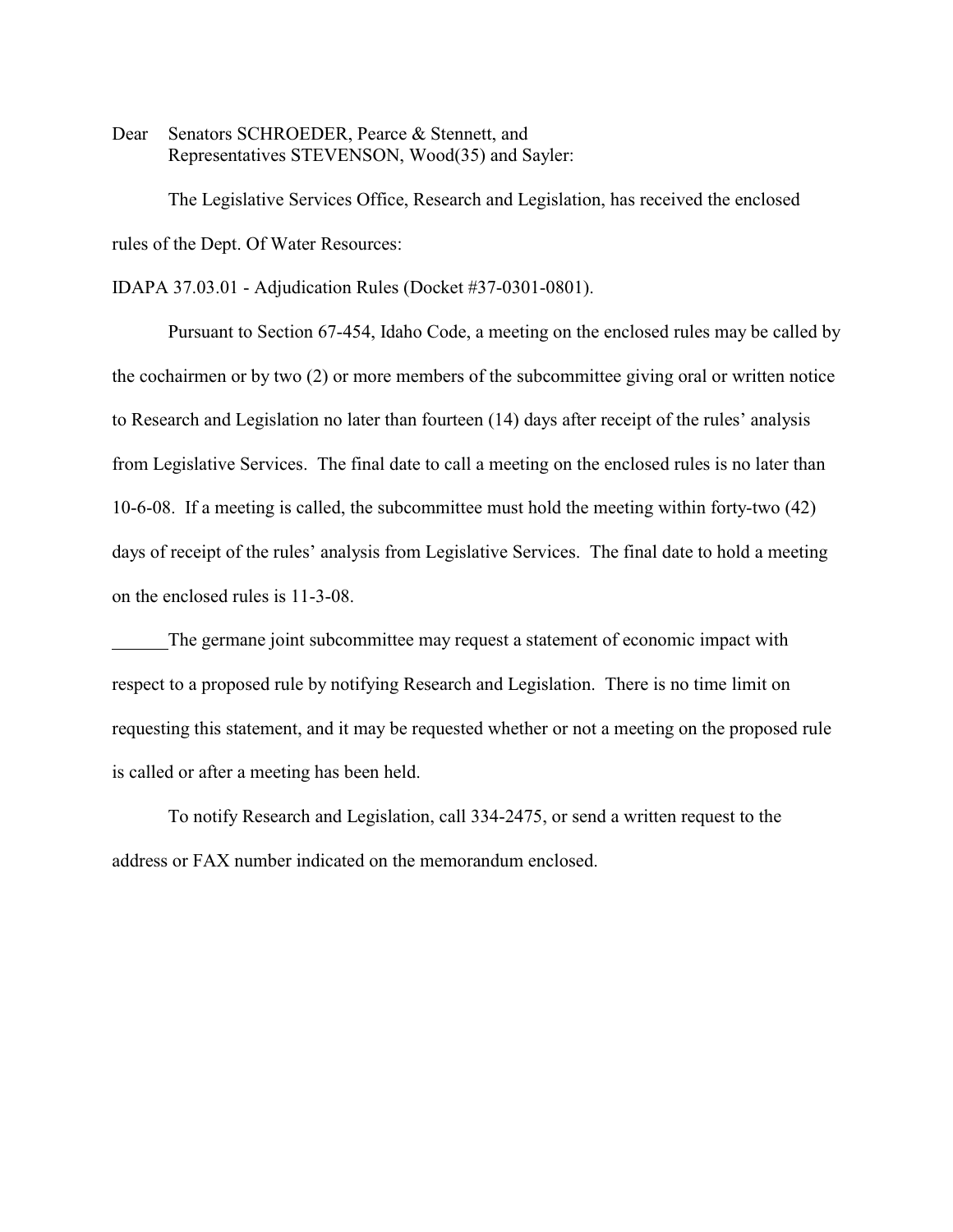# **MEMORANDUM**

| TO:             | Rules Review Subcommittee of the Senate Resources & Environment Committee<br>and the House Resources & Conservation Committee |
|-----------------|-------------------------------------------------------------------------------------------------------------------------------|
| FROM:           | Katharine Gerrity, Principal Legislative Research Analyst                                                                     |
| DATE:           | September 17, 2008                                                                                                            |
| <b>SUBJECT:</b> | <b>Idaho Department of Water Resources</b>                                                                                    |
|                 | IDAPA 37.03.01 - Adjudication Rules (Docket #37-0301-0801)                                                                    |

The Idaho Department of Water Resources submits notice of temporary and proposed rule at IDAPA 37.03.01 - Adjudication Rules. According to the Department, the rulemaking is necessary to conform to various statutory changes that were made from 2006 through 2008, as well as to update citations to the Idaho Code and reduce the number of claim forms from two to one. The Department notes that because the 2008 Legislature lowered the fees for filing a claim in an adjudication, this will result in a negative impact on fees collected by the Department. Negotiated rulemaking was not conducted.

We have no specific comments regarding the rule as the result of our review. The rule appears to be authorized pursuant to Sections 42-1414 and 42-1805, Idaho Code.

cc: Idaho Department of Water Resources Don Shaff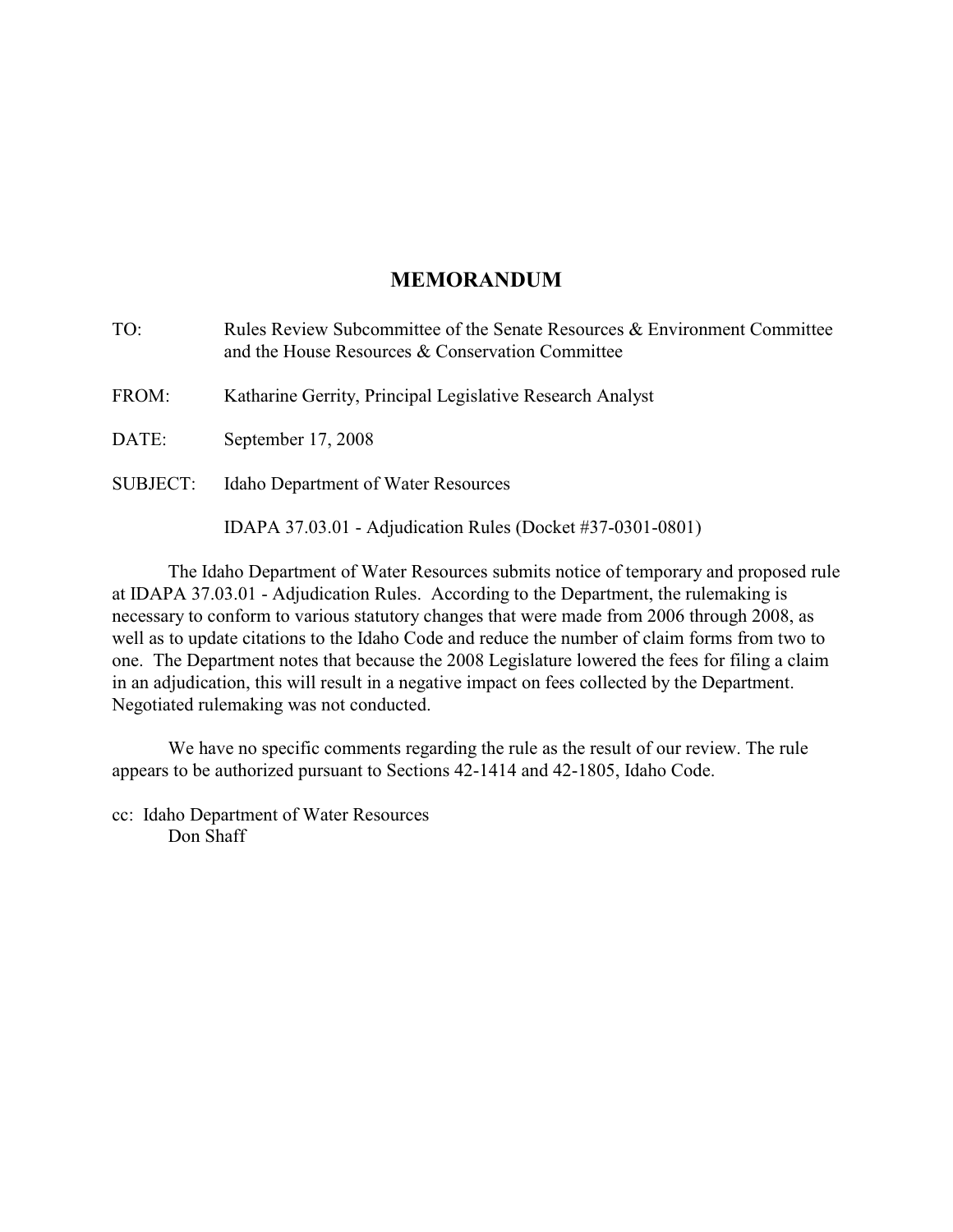# **IDAPA 37 - DEPARTMENT OF WATER RESOURCES**

## **37.03.01 - ADJUDICATION RULES**

## **DOCKET NO. 37-0301-0801**

## **NOTICE OF RULEMAKING - TEMPORARY AND PROPOSED RULE**

**EFFECTIVE DATE:** The effective date of the temporary rule is August 20, 2008.

**AUTHORITY:** In compliance with Sections 67-5221(1) and 67-5226, Idaho Code, notice is hereby given that this agency has adopted a temporary rule, and proposed rulemaking procedures have been initiated. The action is authorized pursuant to Sections 42-1414, and 42-1805(8), Idaho Code.

**PUBLIC HEARING SCHEDULE:** Public hearing(s) concerning this rulemaking will be scheduled if requested in writing by twenty-five (25) persons, a political subdivision, or an agency, not later than October 15, 2008.

The hearing site(s) will be accessible to persons with disabilities. Requests for accommodation must be made not later than five  $(5)$  days prior to the hearing, to the agency address below.

**DESCRIPTIVE SUMMARY:** The following is the required finding and concise statement of its supporting reasons for adopting a temporary rule and a nontechnical explanation of the substance and purpose of the proposed rulemaking:

Rule change is necessary to make rules consistent with 2006, 2007 and 2008 legislative amendments to Chapter 14, Title 42, Idaho Code, update outdated citations to Idaho Code, and reduce number of claim forms from two to one.

**TEMPORARY RULE JUSTIFICATION:** Pursuant to Section 67-5226(1)(b), Idaho Code, the Governor has found that temporary adoption of the rule is appropriate for the following reasons:

Compliance with deadlines in amendments to governing law or federal programs.

FEE SUMMARY: Pursuant to Section 67-5226(2), Idaho Code, the Governor has found that the fee or charge being imposed or increased is justified and necessary to avoid immediate danger and the fee is described herein:

 Because the 2008 Legislature lowered the fees for filing a claim in an adjudication, this will result in a negative impact on the fees collected by IDWR's adjudication programs in Section 42-1414, Idaho Code.

**FISCAL IMPACT:** The following is a specific description, if applicable, of any negative fiscal impact on the state general fund greater than ten thousand dollars (\$10,000) during the fiscal year:

The rule change itself does not have a fiscal impact because the rule change simply makes the rules consistent with the new fee structure in Section 42-1414, Idaho Code. Because the 2008 Legislature lowered the fees for filing a claim in an adjudication, this will result in a negative impact on the fees collected by IDWR's adjudication programs.

**NEGOTIATED RULEMAKING:** Pursuant to 67-5220, Idaho Code, negotiated rulemaking was not conducted because the primary purpose of rule change is to make the rules consistent with existing Idaho Code.

**ASSISTANCE ON TECHNICAL QUESTIONS, SUBMISSION OF WRITTEN COMMENTS:** For assistance on technical questions concerning the temporary and proposed rule, contact Don Shaff, Adjudication Bureau Chief, at (208) 287- 4800.

Anyone may submit written comments regarding the proposed rulemaking. All written comments must be directed to the undersigned and must be delivered on or before October 22, 2009.

DATED this August 18, 2008.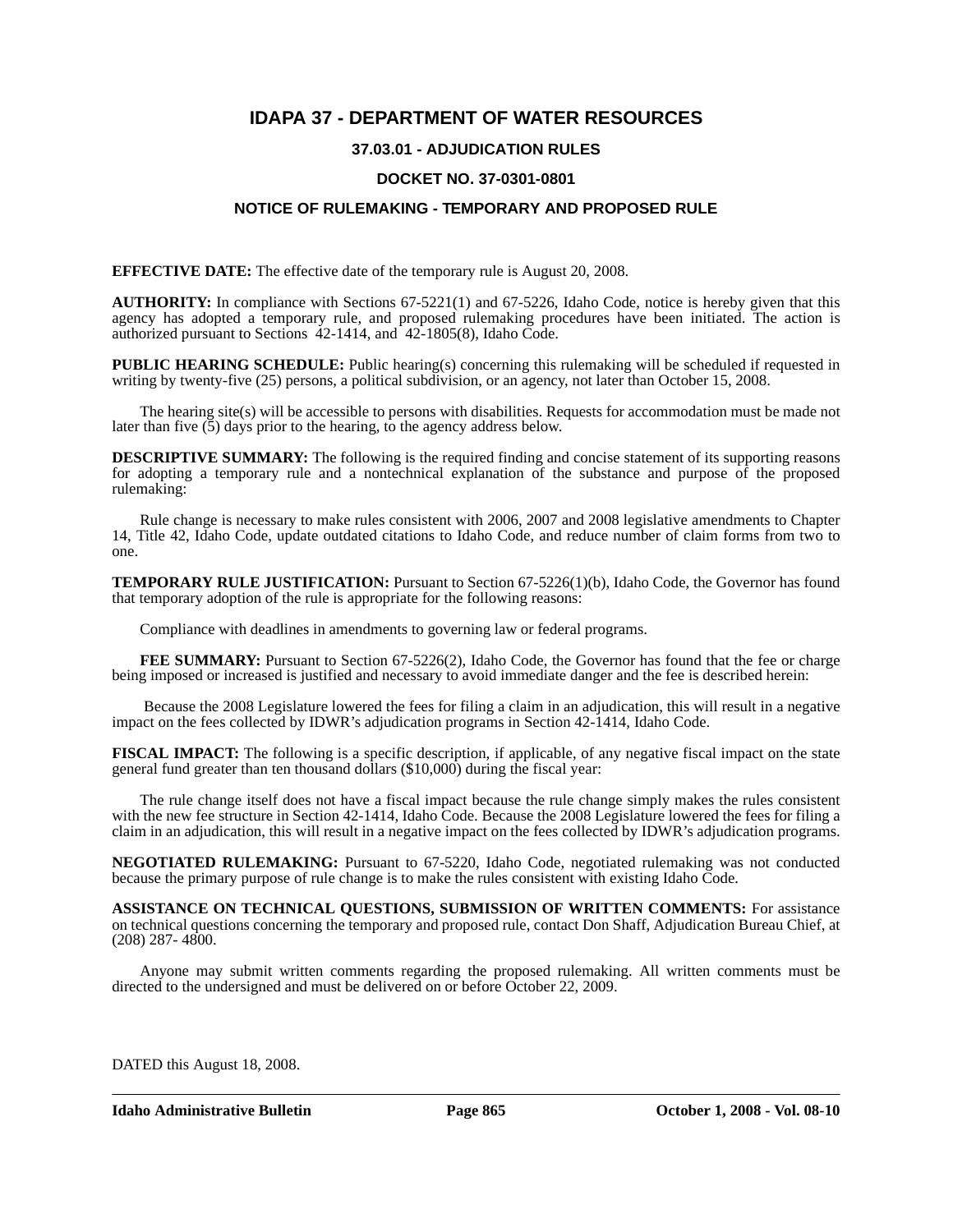Donald V. Shaff Adjudication Bureau Chief Idaho Department of Water Resources 322 E. Front St. PO Box 83720 Boise, Idaho 83720-0098 Ph: (208) 287-4800 Fx: (208) 287-6700

## **THE FOLLOWING IS THE TEXT OF DOCKET NO. 37-0301-0801**

## *000. (RESERVED).*

## **000. LEGAL AUTHORITY.**

This Chapter is adopted under the legal authorities of Section 42-1414, and 42-1805(8), Idaho Code.

### **001. TITLE AND SCOPE** *(RULE 1)***.**

*The purpose of these rules is to implement statutes governing the filing of notices of claims to water rights acquired under state law and the collection of fees for filing notices of claims to water rights acquired under state law in general adjudications, as provided in Sections 42-1409(2), (4) and (8), 42-1414, and 42-1415, Idaho Code. (7-1-93)*

**01. Title**. These rules shall be cited as IDAPA 37.03.01, "Adjudication Rules."

**02. Scope**. These rules implement statutes governing the filing of notices of claims to water rights acquired under state law and the collection of fees for filing notices of claims to water rights acquired under state law in general adjudications, as provided in Sections  $41-1409$ ,  $42-1414$  and  $42-1415$ , Idaho Code.

## **002. WRITTEN INTERPRETATIONS.**

The Idaho Department of Water Resources maintains written interpretations of its rules which may include, but may not be limited to, written procedures manuals and operations manuals, Attorney General formal and informal opinions, and other written guidance, which pertain to the interpretation of the rules of this chapter. Copies of the procedures manuals and operations manuals, Attorney General opinions, and other written interpretations, if applicable, are available for public inspection and copying at the director's office of the Idaho Department of Water Resources, Boise, Idaho.

### **003. ADMINISTRATIVE APPEALS.**

Any person aggrieved by any final decision or order of the department shall be entitled to judicial review pursuant to the provisions of Title  $67$ , Chapter 52, Idaho Code.

## **004. INCORPORATION BY REFERENCE.**

There are no documents incorporated herein by reference. ( )

## **005. OFFICE -- OFFICE HOURS -- MAILING ADDRESS AND STREET ADDRESS.**

The principal place of business of the Department of Water Resources is located at 322 East Front Street in Boise, Idaho and it is open from 8 a.m. to 5 p.m. except Saturday, Sunday and legal holidays. The mailing address is: Idaho Department of Water Resources, P.O. Box 83720, Boise, Idaho 83720-0098. The telephone number of the office is  $(208)$  287-4800.

## **006. PUBLIC RECORDS ACT COMPLIANCE.**

This rule is subject to and in compliance with the provisions of Title 9, Chapter 3, Idaho Code.  $($ )

**Idaho Administrative Bulletin Page 866 Corollary Page 866 Corollary Page 866** October 1, 2008 - Vol. 08-10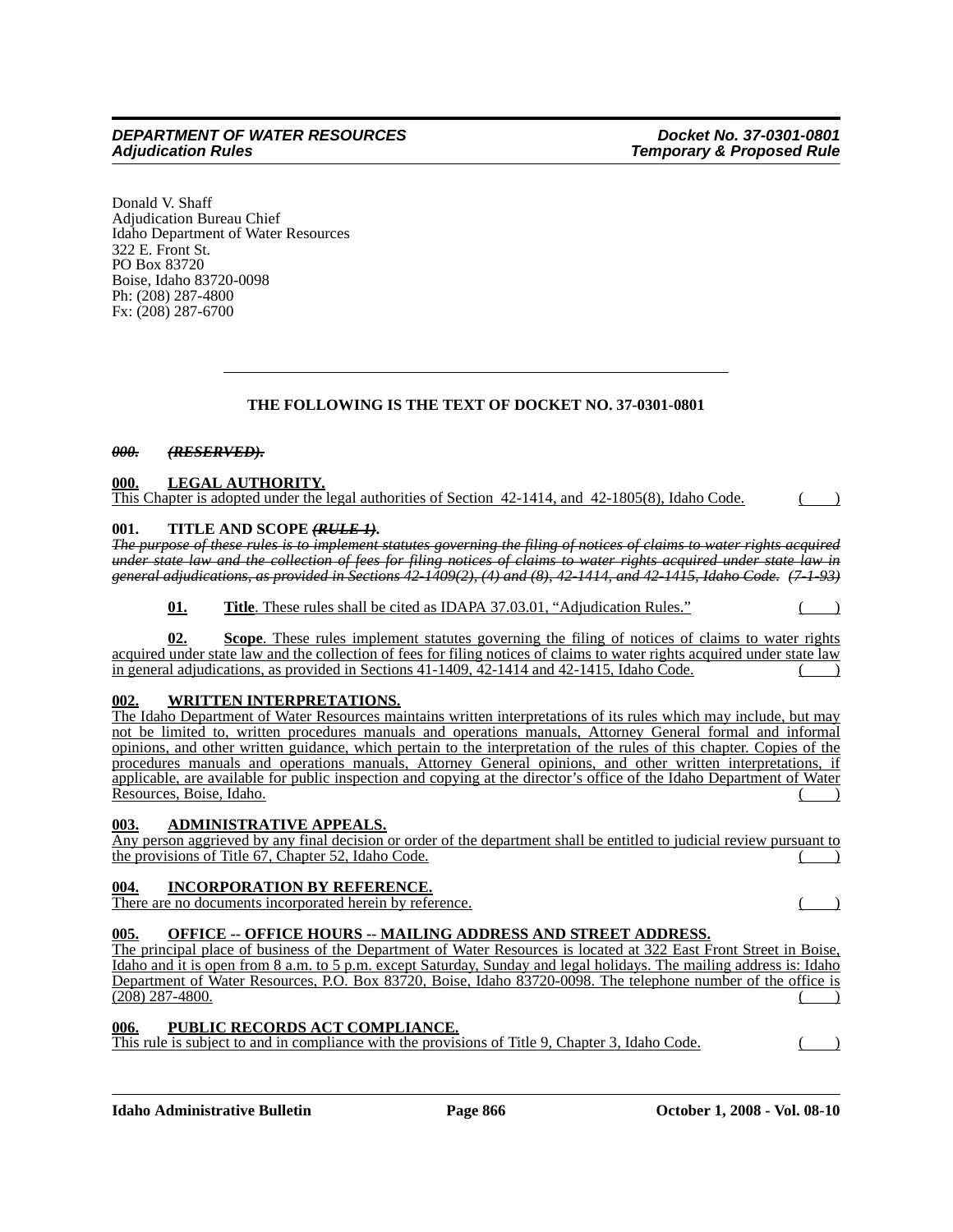**00***2***7. -- 009. (RESERVED).**

#### **010. DEFINITIONS** *(RULE 10)***.**

*01. AF. An acre foot (feet). (7-1-93)*

**0***2***1. Amendment Fee**. The additional fee payable at the time of filing an amendment to a claim, as provided in Section 42-14*09*14(*4*2), Idaho Code. *(7-1-93)*( )

*03. Application. An application to appropriate water, as provided in Sections 42-202 or 42-1503, Idaho Code. (7-1-93)*

**0***4***2. Aquaculture**. The use of water for propagation of fish, shell fish, and any other animal or plant product naturally occurring in an underwater environment. (7-1-93)

**0***5***3. Aquaculture Fee**. The variable fee payable for aquaculture use, as provided in Section 42- 1414(*2*1)(*c*b)(iii), Idaho Code, which shall be calculated for each cfs and fraction thereof to the nearest dollar.

*(7-1-93)*( )

| <del>06.</del> | $CFS$ Cubic foot (feet) next second<br>$\sigma$ of $\sigma$ . Cable foot fieed per second. | (7, 1, 0, 3)<br>$\sqrt{1}$ |  |
|----------------|--------------------------------------------------------------------------------------------|----------------------------|--|
|                |                                                                                            |                            |  |

**0<del>71</del>.** Claim. A notice of claim to a water right acquired under state law, as provided in Section 42-<br>
(7.4.93)(1), Idaho Code. 1409(24), Idaho Code.

**08<u>5</u>. Department**. The Idaho Department of Water Resources. (7-1-93)

**046.** Director. The Director of the Idaho Department of Water Resources. (7-1-93)

**07. Domestic Use**. Domestic use as defined in Section 42-1401A(4), Idaho Code.

*10. Extended Payment Plan. The installment schedule for payment of fees for filing claims, as provided in Section 42-1414(3), Idaho Code. (7-1-93)*

*11. Fire-Fighting Purposes. The use of water in times of emergency: to extinguish an existing fire on private or public lands, facilities, or equipment; to prevent an existing fire from spreading to private or public lands, facilities or equipment within the vicinity of and endangered by an existing fire; and by fire-fighting personnel engaged in fighting an existing fire. Fire-fighting purposes does not include the use of water to prevent a fire from occurring in the future, the use of water for domestic purposes in regularly maintained firefighting stations, or the storage of water for fighting future fires.* 

*1208.* Flat Fee. The per claim fee for filing claims, as provided in Section 42-1414(1)(a), Idaho Code. *(7-1-93)*( )

**1309.** Late Fee. The additional fee payable for the filing of late claims, as provided in Section 42-<br>  $\frac{(7-1-93)}{(7-1-93)}$ 140914(83), Idaho Code.

*14. Long Claim Form. The department's form number 42-1409(2)a, entitled "Notice of Claim to a Water Right Acquired Under State Law." (7-1-93)*

**1***5***0. Per Acre Fee**. The variable fee for irrigation use, as provided in Section 42-1414(*2*1)(*a*b)(i), Idaho Code, which shall be calculated for each acre and fraction thereof <u>rounded to the next whole acre</u>.  $(7-1-93)()$ 

**1***6***1. Per Cfs Fee**. The variable fee payable for other uses, as provided in Section 42-1414(*2*1)(*d*b)(iii), (iv) and (*e*v), Idaho Code, which shall be calculated for each cfs and fraction thereof to the nearest dollar. *(7-1-93)*( )

**1***7***2. Per Kilowatt Fee**. The variable fee payable for power generation use, as provided in Section 42-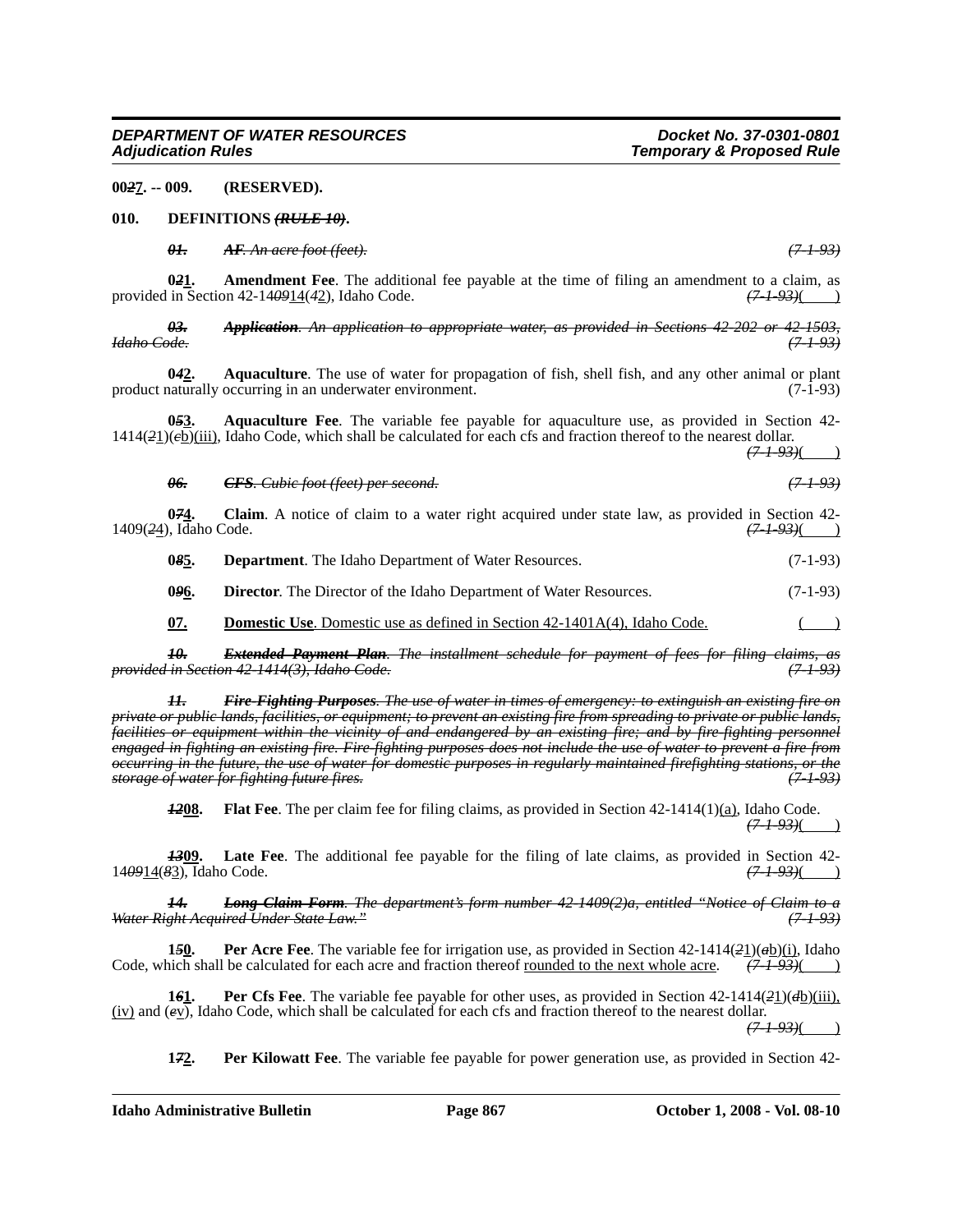## *DEPARTMENT OF WATER RESOURCES Docket No. 37-0301-0801 Temporary & Proposed Rule*

 $1414(2\underline{1})(b)$ (ii), Idaho Code, which shall be calculated for each kilowatt and fraction thereof.  $\left(7-1-93\right)$ 

*18. Report. The report of the director, as provided in Section 42-1411(1), Idaho Code. (7-1-93)*

**1***9***3.** *Short* **State Law Claim Form**. The department's form *number 42-1409(2)b,* entitled "Notice of Claim to a Water Right Acquired Under State Law *for Domestic and/or Stockwater Purposes* as provided in Section 42-1409(4), Idaho Code.*" (7-1-93)*( )

**14. Stock Watering Use**. Stock watering use as defined in Section 42-1401A(11), Idaho Code.

**2015.** Total Fee. The fee payable for filing a claim, which consists of the flat fee plus any applicable fee and late fee.  $\frac{(7-1-93)}{(2-1-93)}$ variable fee and late fee.

*2***16. Variable Fee**. The fee payable for filing claims in addition to the flat fee, as provided in Section 42- 1414(*2*1)(b), Idaho Code. *(7-1-93)*( )

*22***17. Water Delivery System**. All structures and equipment used for diversion, storage, transportation, and use of water from the water source to and including each place of use. (7-1-93)

*23***18. Water Delivery Organization**. An irrigation district, a water utility, a municipality, or any similar claimant of a water right who diverts water pursuant to the water right claimed and delivers the water to others who make beneficial use of the water diverted by the water delivery organization pursuant to the water right claimed by the water delivery organization.  $(7-1-93)$ the water delivery organization.

## **011. ABBREVIATIONS.**

| <b>AF.</b> An acre foot (feet).           |  |
|-------------------------------------------|--|
| <b>CFS.</b> Cubic foot (feet) per second. |  |
| <b>NA.</b> Not applicable.                |  |
| <b>PIN.</b> Parcel identification number. |  |
|                                           |  |

**01***1***2. -- 024. (RESERVED).**

**025. GENERAL** *(RULE 25)***.**

**Requirement to Pay**. All persons filing claims to water rights acquired under state law or amendments to claims to water rights acquired under state law shall be required to pay filing fees as set forth by statute and these rules. (7-1-93)

**02. Method of Payment**. Fees shall be paid in legal tender of the United States; or by money order, certified check, cashier's check, *or* personal check, or by electronic payment on-line payable to the department in legal tender of the United States. *Credit card payments and t*Two-party checks will not be accepted. *(7-1-93)*( )

**03. Personal Check**. If a personal check in payment of a flat fee, a variable fee, or a late fee, *and/or the first payment on an extended payment plan* is returned unpaid to the department or the debit or credit card payment is rejected by the financial institution, the claims covered by the returned check or the rejected debit or credit card will be rejected and returned to the claimant. If a personal check in payment of an amendment fee is returned unpaid to the department <u>or the debit or credit card payment is rejected by the financial institution</u>, the amended claim will be rejected and returned to the claimant, but the original claim will still be in effect. *If a personal check in payment of the second through fifth payments on an extended payment plan is returned unpaid to the department, the returned check will be treated as nonpayment pursuant to Rule Subsection 040.05.* 

**Time of Payment**. Flat fees and variable fees shall be payable to the department at the time of filing a claim*, except in the case of extended payment plans otherwise provided for by statute and these rules*.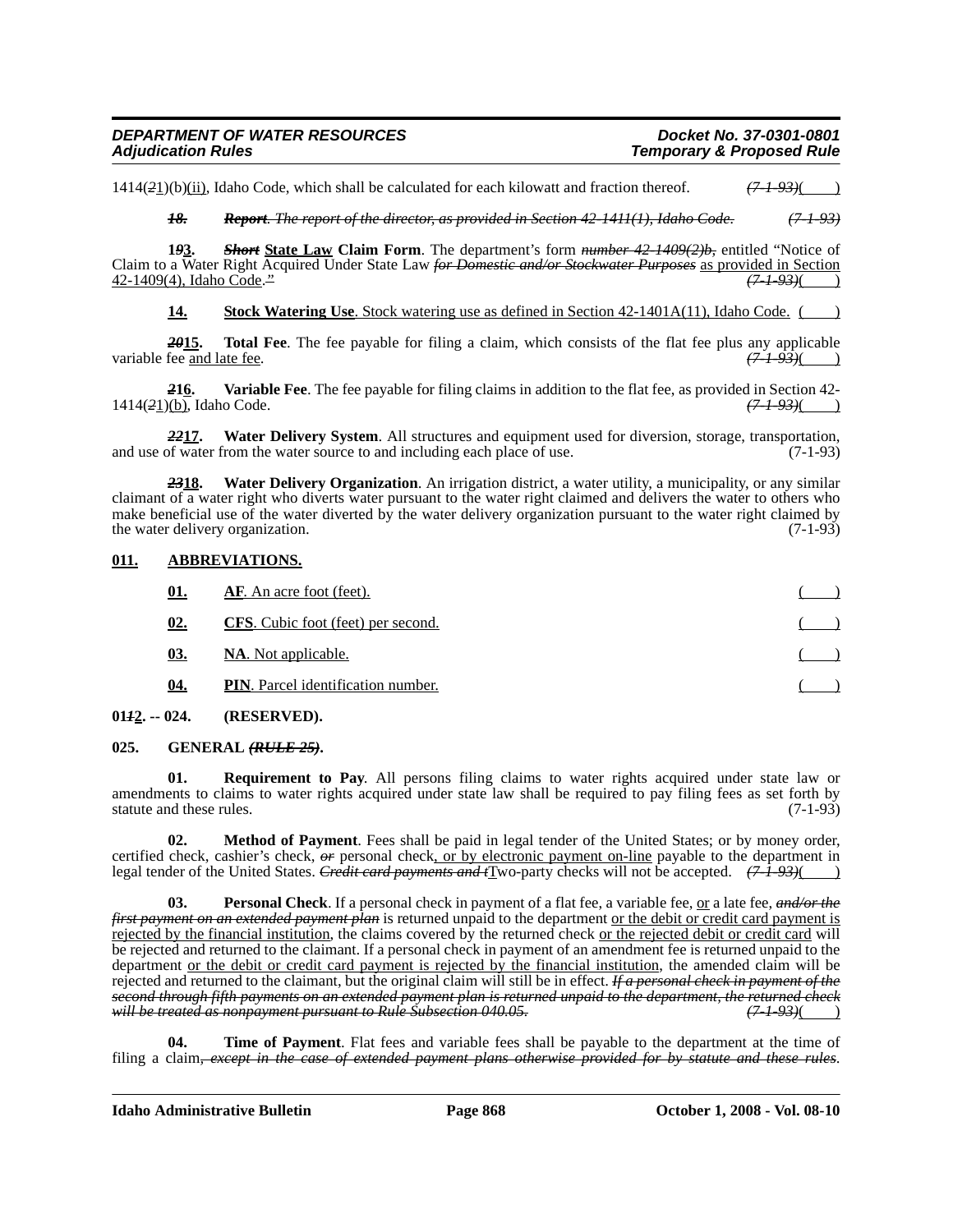Amendment fees shall be payable to the department at the time of filing the amended claim. Late fees shall be payable at the time of filing the late claim. payable at the time of filing the late claim.

**05.** Government Voucher. Fees payable by government agencies (other than agencies of foreign governments) may be paid when due by government voucher. If full payment of the voucher is not received within forty-five (45) days of the date the voucher is received, the unpaid voucher will be treated as a returned check as provided in Rule Subsection 025.03. provided in *Rule* Subsection 025.03.

*06. Insufficient Paid Fee. If a fee paid is later determined by the director to be insufficient, the director will send a notice of balance due by certified mail to the claimant at the most recent address shown by department records, stating the balance due and that the balance will be due within thirty (30) days of the date the notice is mailed. If the balance is not received by the date set forth in the notice, the balance due will be treated as an extended payment plan in default as set forth in Rule Subsections 040.05.c. and 040.05.d. A notice of balance due shall not be issued after filing of the director's report for the claim for which the fee was paid, or more than four (4) years after the date the insufficient payment was received by the director, whichever is later. (7-1-93)*

**0***7***6. Rejection of Claim**. *Claims based upon an application to appropriate water that has not been approved by the department pursuant to Sections 42-204 or 42-1503, Idaho Code, shall not be accepted, and any fees paid shall be returned to the claimant.* Claims submitted without the correct filing fee shall be rejected and returned to the claimant.  $(7.1-93)$ 

**0***8***7. Fire-Fighting**. A claim is not required to be filed for water used solely *for fire-fighting purposes. The report will contain general conclusions of law recognizing and protecting the use of water for fire-fighting purposes absent a decree, license, or permit for the use of water for fire-fighting purposes* to extinguish an existing fire on private or public lands, structures, or equipment, or to prevent an existing fire from spreading to private or public lands, structures, or equipment endangered by an existing fire pursuant to Section 42-201(3), Idaho Code. A claim is required for the use of water for domestic purposes in regularly maintained firefighting stations and for the storage of water for fighting future fires.  $(7-1-93)$ storage of water for fighting future fires.

*09. In-Stream Livestock Use. A claim is not required to be filed for water used solely for in-stream livestock use as defined by Section 42-113, Idaho Code. The report will contain general conclusions of law stating that: (7-1-93)*

*a. In the consideration of applications for permits to appropriate water for other purposes, the director shall impose such reasonable conditions as are necessary to protect prior water rights for in-stream livestock use; and (7-1-93)*

*b. In the administration of water rights, the director shall recognize and protect water rights for instream livestock use, according to priority, as the director recognizes and protects water rights for other purposes. (7-1-93)*

*1***08. Examples**. Examples set forth in these rules are solely for purposes of illustration and do not have the effect of rules.  $(7-1-93)$ 

**026. -- 029. (RESERVED).**

### **030. FLAT FEES** *(RULE 30)***.**

**01.** Small Domestic and Stock Water. A flat fee of twenty-five dollars (\$25) shall be payable for each claim*, where the total amount of water diverted does not exceed thirteen thousand (13,000) gallons per day, that is limited to:* for domestic use and/or stock watering use meeting the definition of domestic use and/or stock watering use in Rule 010.  $(7-1-93)$ 

| $a_{\tau}$ | Domestic use as defined by Section 42-1401A(5), Idaho Code;           | <del>(7-1-93)</del> |
|------------|-----------------------------------------------------------------------|---------------------|
|            | Stock watering use as defined by Section 42 1401A(12), Idaho Code; or | (7193)              |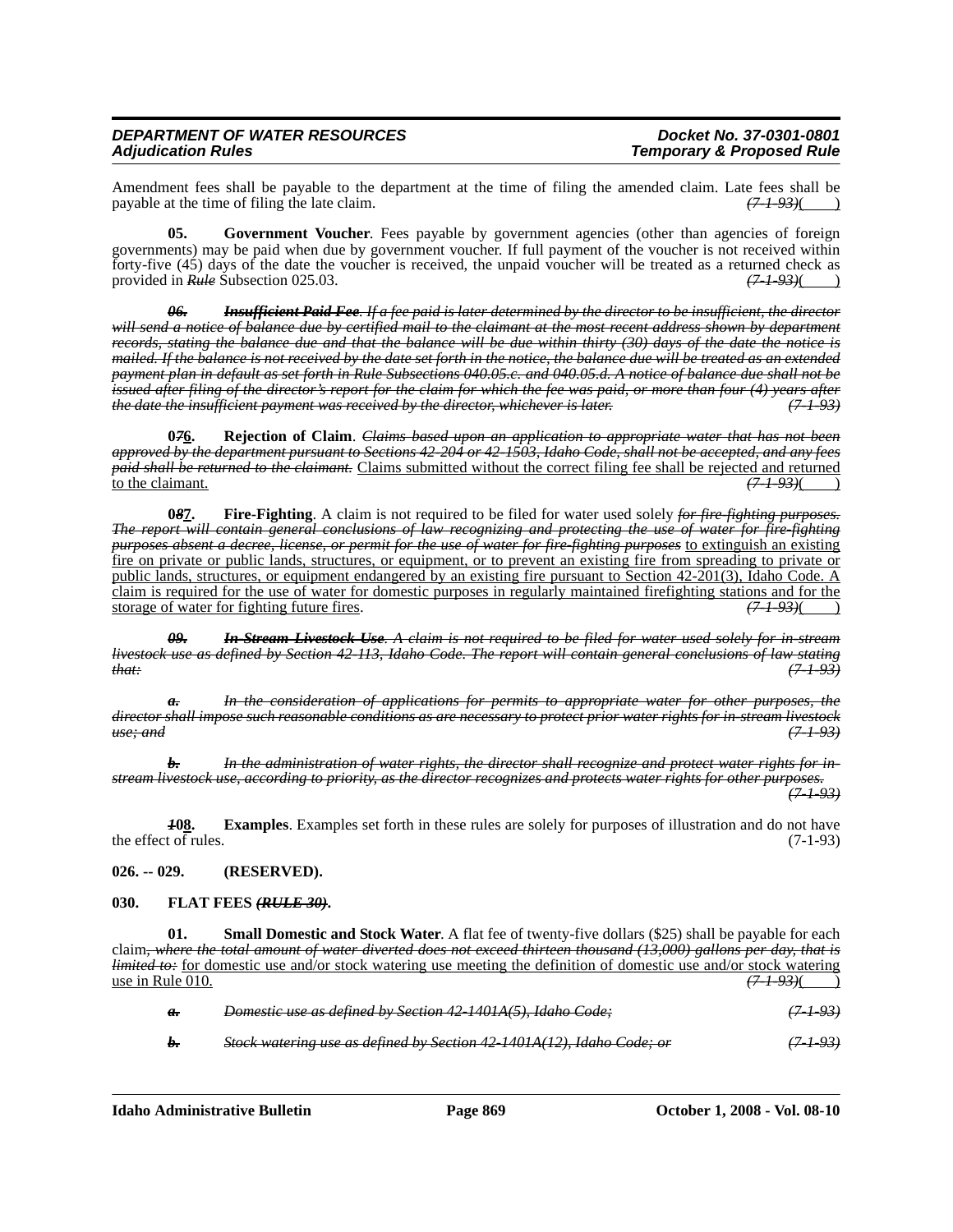*c. Domestic use as defined by Section 42-1401A(5), Idaho Code, and stock watering use as defined by Section 42-1401A(12), Idaho Code. (7-1-93)*

*d. Domestic use as defined by Section 42-1401A(5), Idaho Code, includes single-ownership, multiplefamily domestic uses, so long as the total amount of water diverted for all households pursuant to a single water right does not exceed thirteen thousand (13,000) gallons per day. (7-1-93)*

**02.** *Exception* Other Claims. A flat fee of fifty dollars (\$50) shall be payable for each claim that does the *definition* criteria of *Rule* Subsection 030.01.  $(7-1-93)($   $(7-1-93)()$ not meet the *definition* criteria of *Rule* Subsection 030.01. *(7-1-93)*( )

**031. -- 034. (RESERVED).**

### **035. VARIABLE FEES** *(RULE 35)***.**

**01.** General. For each claim not meeting the *definition* criteria of *Rule* Subsection  $0\underline{3}07.01$ , there may able fee in addition to the flat fee. be a variable fee in addition to the flat fee.

| 02. | <b>Per Acre Fee.</b> | $(7-1-93)$ |
|-----|----------------------|------------|
|     |                      |            |

## **a.** A fee of one dollar (\$1.00) per acre shall be required for claims for irrigation use.

*a***<u>b</u>.** The per acre fee shall only be charged once against a particular acre, regardless of the number of claims filed for the irrigation of that acre or the number of claimants filing claims for the irrigation of that acre.

(7-1-93)

i. Example 1: A claimant submits two (2) claims, one (1) for irrigation of sixty (60) acres, and one (1) for a supplemental water right to irrigate the same sixty (60) acres with a later priority. The total fee for both claims consists of two (2) flat fees of fifty dollars (\$50) each, plus one (1) sixty dollar (\$60) variable fee based upon sixty  $(60)$  acres, for a total of one hundred sixty dollars  $(\$160)$ .  $(7-1-93)$ 

*b***c.** The per acre fee shall be payable by the first person to file a claim for the irrigation of a particular  $\arccos \left(7.1-93\right)$  (7-1-93)

Example 2: A water delivery organization files a claim for irrigation of lands within the service area of the water delivery organization, and pays the filing fee. An individual files a claim for a supplemental water right for sixty (60) acres of land that is claimed as irrigated acreage by the water delivery organization. The total fee paid directly by the individual is the fifty dollar (\$50) flat fee, the variable per acre fee has already been paid by the water delivery organization. (7-1-93)

The per acre fee for an irrigation project where the canals constructed cover an area of twenty-five thousand (25,000) acres or more, or irrigation districts organized and existing as such under the laws of the state of Idaho, or for beneficial use by more than five (5) water users in an area of less than twenty-five thousand (25,000) <u>acres</u> shall be determined based upon the acreage claimed to be irrigated by the project or irrigation district within the boundaries of the project or irrigation district. boundaries of the project or irrigation district.

### **03. Per Kilowatt Fee**. (7-1-93)

**a.** A per kilowatt of capacity (manufacturer's nameplate rating) fee of three dollars and fifty cents (\$3.50) per kilowatt, or two hundred fifty thousand dollars (\$250,000.00), which ever is less, shall be required for claims for power use.

*a***b.** The per kilowatt fee shall be determined based upon the total generating capacity of all generators in which the water right claimed is used. (7-1-93)

 $b_c$ . The total per kilowatt fee for all claims filed for a single hydropower facility shall not exceed the vature facility shall not exceed the vature of all generators in the hydropower facility.  $(7-1-93)$ per kilowatt fee for the total generating capacity of all generators in the hydropower facility.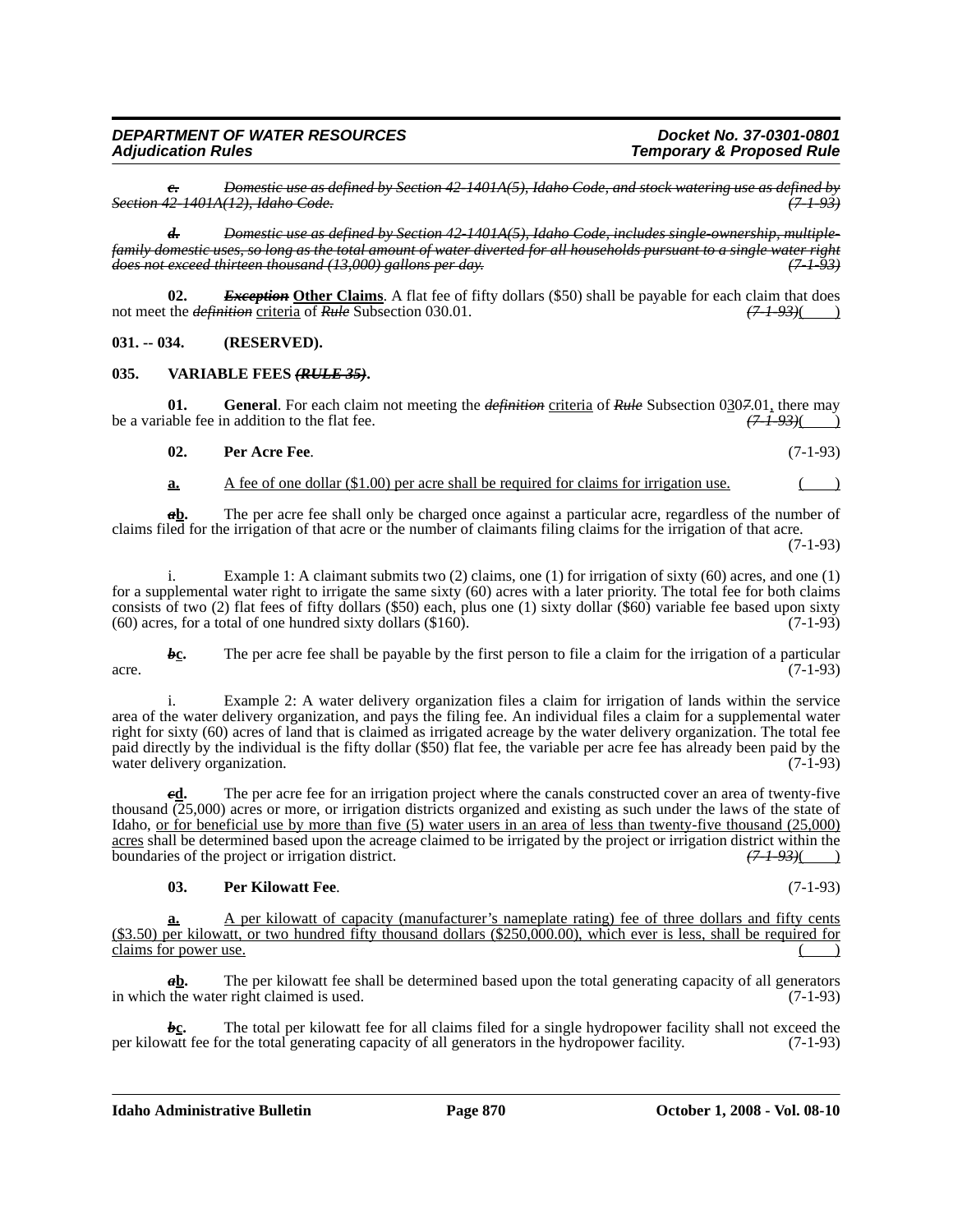i. Example 3: A claimant submits three (3) claims for water used in one (1) power plant. The power plant has four (4) generators, each with a manufacturer's nameplate rating of ninety (90) kilowatt capacity. The total fee for all three (3) claims consists of three (3) flat fees of fifty dollars (\$50) each, plus a variable fee of one thousand two hundred sixty dollars (\$1,260) (4 x 90 x 3.50), for a total of one thousand four hundred ten dollars (\$1,410).  $(7-1-93)$ 

## **04. Per CFS Fee**. (7-1-93)

**a.** A fee of ten dollars (\$10) per cfs for aquaculture shall be required. A fee of one hundred dollars (\$100) per cfs for all other uses shall be required except for irrigation, power, and domestic and stock watering uses meeting the definition of domestic and stock watering use in Section  $\overline{010}$ .

*a***b.** For a claim to water for more than one (1) public purpose, the per cfs fee shall only be charged once per cfs claimed. Public purposes shall include public in-stream flows, *public* lake level maintenance, wildlife, aesthetic beauty, and recreation. *(7-1-93)*( )

i. Example 4: A claimant files a claim to ten (10) cfs for a public in-stream flow for wildlife, recreation, and aesthetic purposes. The variable fee is one thousand dollars (\$1,000) and the flat fee is fifty dollars  $($ \$50), for a total fee of one thousand fifty dollars  $($ \$1,050).  $(7-1-93)$ 

*b***<sub>C</sub>.** If there is a seasonal variation in the number of cfs claimed, the per cfs fee shall be based upon the number of cfs claimed for any period during a single calendar year.  $(7-1-93)$ maximum number of cfs claimed for any period during a single calendar year.

*e***<u>d</u>.** The per cfs fee shall apply to claims for water quality improvement, recreation, aesthetic purposes, and any other purpose not expressly listed at Section 42-1414(*2*1), Idaho Code, except as otherwise provided by these rules. *(7-1-93)*( )

## **05. Claims Including Storage**. (7-1-93)

**a.** The variable fee for a claim that includes storage shall be based upon the ultimate use of the water stored. If the claim states purposes other than diversion to storage, storage, and diversion from storage, the total variable fee will be determined as provided in *Rule* Subsection 035.06.  $(71-93)$   $(71-93)$ variable fee will be determined as provided in *Rule* Subsection 035.06.

**b.** *Ground water recharge is not an ultimate use and n*No variable fee shall be payable for water for ground water recharge purposes. claimed for ground water recharge purposes.

**c.** For purposes of determining the per cfs fee for amounts of water claimed in af, one (1) cfs equals one and ninety-eight one-hundreths (1.98) af per day of diversion to storage. (7-1-93)

**d.** No variable fee shall be payable for minimum by-pass flows. (7-1-93)

**06. Multiple Purpose Claims**. If a claimant claims more than one (1) purpose of use on a single claim, the variable fee will be the total of the variable fees payable for each purpose of use. (7-1-93)

**a.** Example 5: A claimant files a claim for twenty (20) cfs of water, which is first used for power purposes in a plant with a one hundred fifty (150) kilowatt capacity, and is then used for irrigation of one thousand (1,000) acres of land. The variable fee is one thousand dollars (\$1,000) (per acre fee*t*) plus five hundred twenty-five dollars (\$525) (per kilowatt fee), for a total variable fee of one thousand five hundred twenty-five dollars (\$1,525). The total fee is one thousand five hundred seventy-five dollars (\$1,575), consisting of *the* a variable fee of one thousand five hundred twenty-five dollars (\$1,525) *variable fee* and *the* a flat fee of fifty dollars (\$50) *flat fee*.

*(7-1-93)*( )

**b.** Example 6: A claimant files a claim for twenty (20) cfs of water, *half of which* 10 cfs is claimed for commercial purposes, *half of which* 10 cfs is claimed for irrigation of five hundred (500) acres. The variable fee is one thousand dollars (\$1,000) (per cfs fee) plus five hundred dollars (\$500) (per acre fee) for a total variable fee of one thousand five hundred dollars (\$1,500). The total fee is one thousand five hundred fifty dollars (\$1,550), consisting of *the* a variable fee of one thousand five hundred dollars (\$1,500) *variable fee* and *the* a flat fee of fifty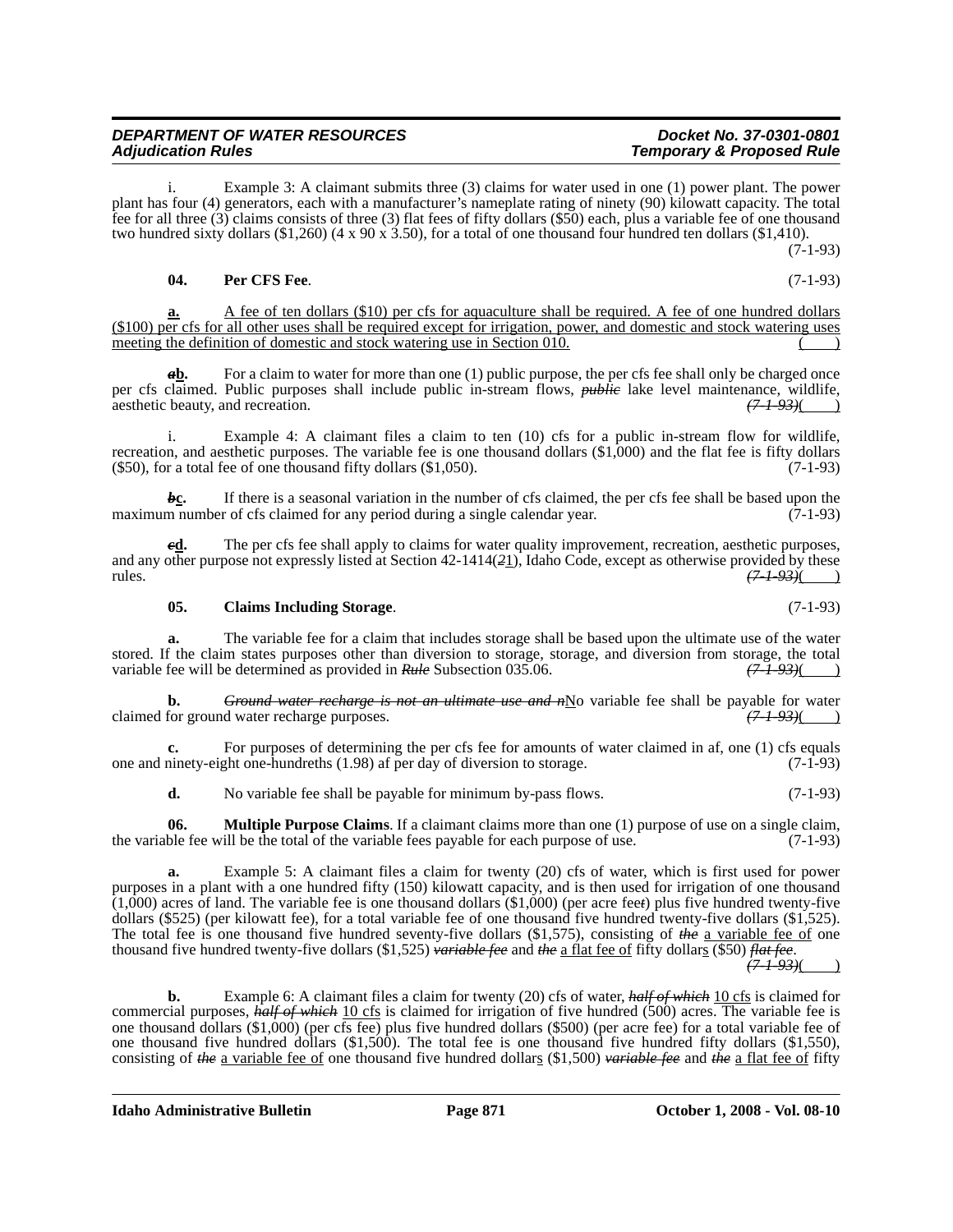## **Idaho Administrative Bulletin Page 872 October 1, 2008 - Vol. 08-10**

# *DEPARTMENT OF WATER RESOURCES Docket No. 37-0301-0801 Temporary & Proposed Rule* dollars (\$50) *flat fee*. *(7-1-93)*( )

**07. Exceptions**. No variable fee shall be payable for claims or portions of claims for fire-fighting purposes*,* if a claim is required under Subsection 025.07 or for domestic use and/or stock watering use meeting the definitions of domestic use and stock watering use in *Rule* Section *030.01* 010. (7-1-93)

**a.** Example 7: A claimant files a claim for 5.04 cfs of water, five (5) cfs of which is claimed for irrigation of two hundred fifty (250) acres, two one-hundreths (.02) cfs of which is claimed for domestic use, two one-hundreths (.02) cfs of which is claimed for stock watering. The variable fee is two hundred fifty dollars (\$250) and the flat fee is fifty dollars (\$50), for a total fee of three hundred dollars (\$300). (7-1-93)

# **036. -- 0***39***44. (RESERVED).**

## *040. EXTENDED PAYMENT PLANS (RULE 40).*

*01. Eligibility. A claimant is eligible for an extended payment plan where the total fee for all claims filed by that claimant in a single day at a single claims-taking location equals or exceeds one thousand dollars (\$1,000). (7-1-93)*

## *02. Payment Schedule. (7-1-93)*

*a. An extended payment plan shall consist of five (5) annual payments. An extended payment plan is not available for a shorter term or with more frequent payments, but early payments will be accepted as provided in Rule Subsection 040.04. (7-1-93)*

*b. Extended payments shall be made in equal annual payments of principal. The first principal payment shall be due upon filing the claim or claims. The remaining four (4) payments will be due on the first day of the same month during the following four (4) years. Interest will be calculated annually from the day after the due date for the previous principal payment to and including the due date for the next principal payment, and will be due upon the due date for the next principal payment. (7-1-93)*

*i. Example 8: A claimant files claims December 17, 1987, and the total fees are five thousand dollars (\$5,000). One thousand dollars (\$1,000) will be due December 17, 1987. The second payment will be due December 1, 1988, and will be one thousand dollars (\$1,000) plus three hundred eighty-two dollars and forty-seven cents (\$382.47) (349 days interest on \$4,000), for a total of one thousand three hundred eighty-two dollars and forty-seven cents (\$1,382.47). The third payment will be due on December 1, 1989, and will be one thousand dollars (\$1,000) plus one (1) year's interest on three thousand dollars (\$3,000), for a total of one thousand three hundred dollars (\$1,300). The fourth payment will be due December 1, 1990 and will be one thousand dollars (\$1,000) plus one (1) year's interest on two thousand dollars (\$2,000), for a total of one thousand two hundred dollars (\$1,200). The fifth payment will be due on December 1, 1991, and will consist on one thousand dollars (\$1,000) plus one (1) year's interest on one thousand dollars (\$1,000), for a total of one thousand one hundred dollars (\$1,100). (7-1-93)*

*03. Notice of Payment Due. At least fourteen (14) days prior to the date an extended payment is due, the director will send a notice of payment due by regular mail to the claimant at the most recent address shown by department records. (7-1-93)*

*04. Early Payments. Early payments will be accepted. When a payment due is received prior to the fourteenth (14th) day before the due date, interest will be recalculated based on the amount of interest accrued daily from the day after receipt of the next previous payment to and including the date the early payment is received. Any overpayment resulting from the recalculation of interest due will be applied to the principal amount due the following year, unless the early payment is the last payment, in which case any overpayment will be refunded to the claimant. (7-1-93)*

*05. Late Payments. (7-1-93)*

*a. When a payment due is not received by the 14th day following the due date, interest will accrue daily on the amount due from the day after the due date to and including the date the payment is received at the*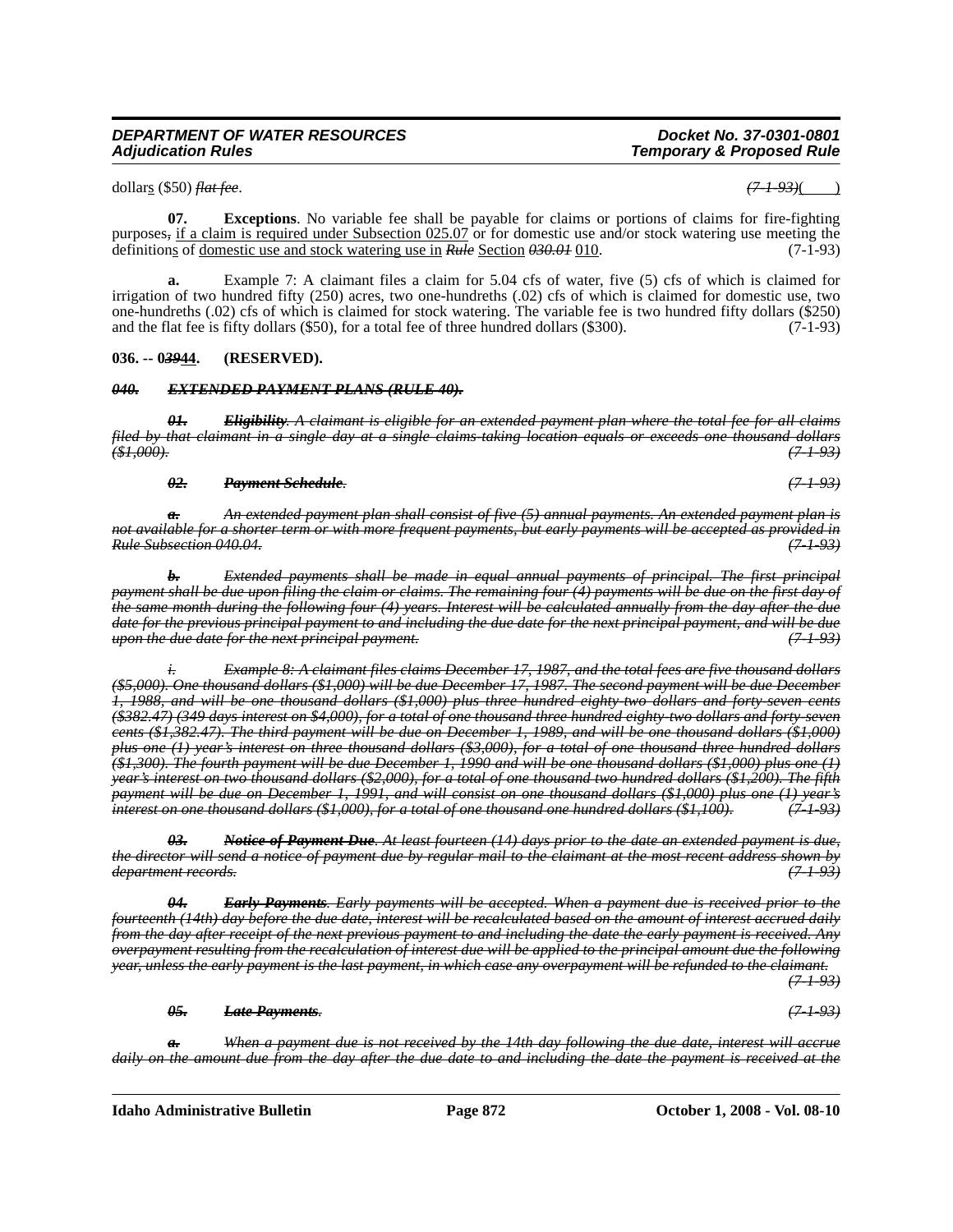# *Temporary & Proposed Rule*

*(7-1-93)*

*annual interest rate set forth at Section 42-1414, Idaho Code. When the payment due is received, it will be applied first to interest (including late interest) and then to principal, and the next year's payment will be recalculated accordingly, unless the late payment is the last payment due. If the late payment is the last payment due, the director will send a notice of balance due by regular mail to the claimant at the most recent address shown by department records, stating that the balance will be due within thirty (30) days of the date the notice is mailed. (7-1-93)*

*b. When a payment due is not received by the 30th day following the due date, the director will send a notice of default by certified mail to the claimant at the most recent address shown by department records. (7-1-93)*

*When a payment due is not received by the 60th day following the due date, and the director has not filed the director's report, the director may reject and return all claims covered by the extended payment plan in default. (7-1-93)*

*d. When a payment due is not received by the 60th day following the due date, and the director has filed the director's report, the director may: (7-1-93)*

*i. Issue a cease and desist order directing the claimant not to divert any water pursuant to the claims covered by the extended payment plan in default until all amounts due have been received by the department;*

*ii. Obtain an injunction from the district court conducting the general adjudication directing the claimant not to divert any water pursuant to the claims covered by the extended payment plan in default until all amounts due have been received by the department; and (7-1-93)*

*iii. Reject and return the claims covered by the extended payment plan and amend the report to recommend the water right represented by the claims covered by the extended payment plan as unclaimed. (7-1-93)*

### *06. Splitting Extended Payment Plans. (7-1-93)*

*a. When a single extended payment plan is established that covers more than one (1) claim, the extended payment plan may later be split into two (2) extended payment plans, each of which covers a portion of the claims previously covered by the single extended payment plan. If the claims covered by an extended payment plan created by the split would not have qualified for an extended payment plan at the time the claims were filed, the entire balance for the claims covered by the extended payment plan created by the split will be due at the time the extended payment plan is split.* 

*b. A single claim may not be split into two (2) extended payment plans unless the water right claimed has been split by conveyance to different owners. If the portion of the claim covered by an extended payment plan created by the split would not have qualified for an extended payment plan at the time the claim was filed, the entire balance of the fee for that portion of the claim will be due at the time the extended payment plan is split. (7-1-93)*

*c. When a single extended payment plan has been established that covers more than one (1) claim, the claimant may choose to pay the balance on less than all of the claims, leaving the balance on the remaining claims to be paid on the extended payment plan, unless the remaining claims would not have qualified for an extended payment plan at the time of filing.* 

*07. Partial Payments. (7-1-93)*

*a. Partial payments (payment of less than the full amount due on an extended payment) will be applied first to interest due and any remainder will be applied to principal. (7-1-93)*

*b. Partial payments on extended payment plans covering more than one (1) claim will be divided among the claims in proportion to the amount due on each claim, except as provided in Rule Subsections 040.07.c. and 040.07.d. (7-1-93)*

*c. When a single extended payment plan has been established that covers more than one (1) claim, the claimant may choose to make a payment on less than all of the claims, and allow the other claims to be rejected and*

**Idaho Administrative Bulletin Page 873 October 1, 2008 - Vol. 08-10**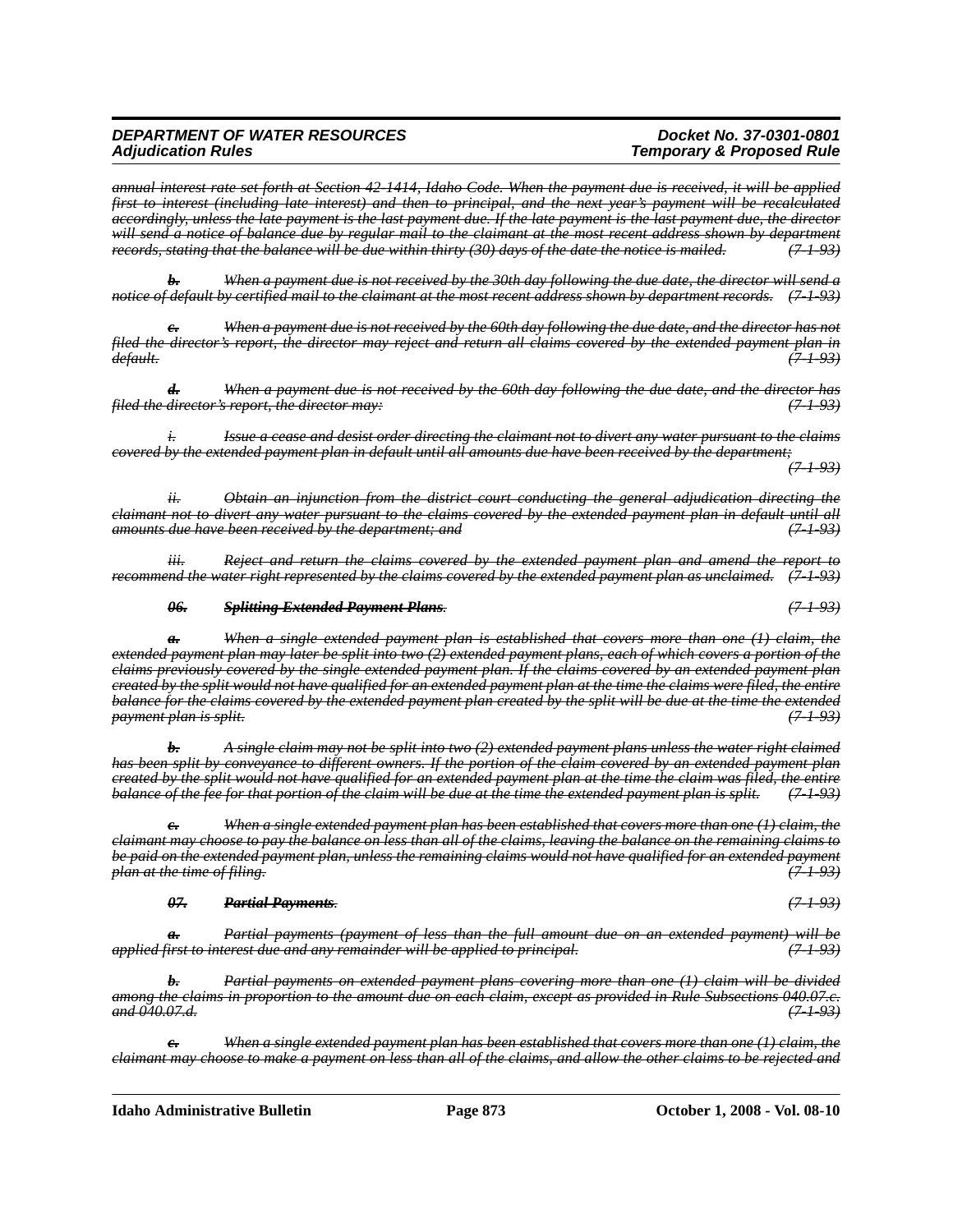*returned, if the claims on which a payment is made would have qualified for an extended payment plan at the time of filing. (7-1-93)*

*d. When a single extended payment plan has been established that covers more than one (1) claim, the claimant may choose to pay the balance on less than all of the claims, and allow the other claims to be rejected and returned. (7-1-93)*

#### *041. -- 044. (RESERVED).*

#### **045. AMENDMENT FEES** *(RULE 45)***.**

*01. Recalculated Fee*. When a claimant files an amendment to a claim, the total fee shall be recalculated as if the amended claim were the original claim. If the total fee as recalculated is greater than the total fee paid at the time the claim was filed, the amendment fee shall be the difference between the two (2) amounts. No refund shall be made if the total fee as recalculated is less than the total fee paid at the time the claim was filed.

*(7-1-93)*( )

*02. Determining Eligibility. The amendment fee shall not be included for purposes of determining eligibility for an extended payment plan, and the amendment fee may not be included in an extended payment plan. (7-1-93)*

**046. -- 049. (RESERVED).**

#### **050. LATE FEES** *(RULE 50)***.**

**01. Late Fee Payable**. A late fee shall be payable when a claim is filed after the date set forth in the first commencement notice mailed to the claimant or the claimant's predecessor in interest pursuant to Sections 42-<br>14<del>0814A(2) and</del> (3). Idaho Code.  $(7-1-93)($ 14<del>08</del>14A(2) and (3), Idaho Code.

*02. Determining Eligibility. The late fee shall not be included for purposes of determining eligibility for an extended payment plan, and the late fee may not be included in an extended payment plan.* 

**032.** Waiver. The late fee may be waived by the director for good cause shown. (7-1-93)

#### **051. -- 054. (RESERVED).**

### **055. REFUNDS** *(RULE 55)***.**

Fees shall not be refunded or returned except where the fee was miscalculated at the time the claim was filed or as expressly provided in these rules. (7-1-93)

### **056. -- 059. (RESERVED).**

### **060. SUFFICIENCY OF CLAIMS** *(RULE 60)***.**

**01. Single Claim**. Except for claims based on both state law and federal law, *A*a single claim may describe only one (1) water right. A claim that describes more than one (1) water right will be rejected and returned along with any fees paid, and must be refiled as multiple claims.  $(71.93)$   $(71.93)$ 

### *02. Claim Forms. (7-1-93)*

*a. Claims meeting the definition of Rule Subsection 030.01, other than claims to domestic and/or stock watering use that include storage or instream stock watering use, may be filed on the short claim form. (7-1- 93)*

*b. Claims not meeting the definition of Rule Subsection 030.01, and claims to domestic and/or stock watering use that include storage or instream stock watering use, shall be filed on the long claim form. (7-1-93)*

**Idaho Administrative Bulletin Page 874 October 1, 2008 - Vol. 08-10**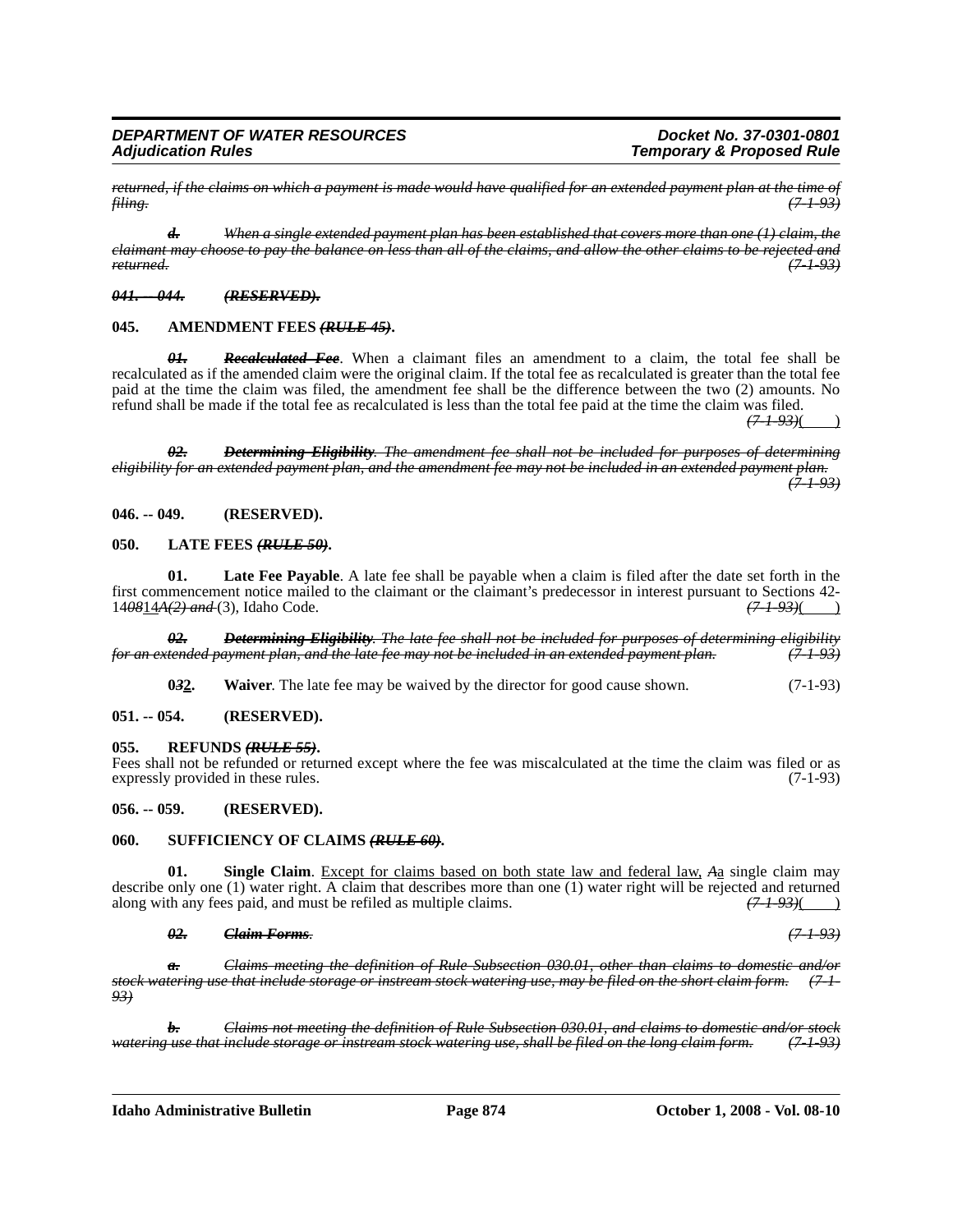# *Temporary & Proposed Rule*

**032.** *Short* **State Law Claim Form -- Minimum Requirements**. Claims filed on the *short* state law m shall contain the following information:  $(71.93)()$ claim form shall contain the following information:

**a.** Name, Address and Phone Number of Claimant. The name, address, and phone number of the claimant and all co-claimants claiming the water right jointly with the claimant shall be listed at item one (1) of the form. (7-1-93)

**b.** Date of Priority. The date of priority shall be listed at item two (2) of the form, and shall include month, day and year. Only one (1) priority may be *claimed* stated unless the claim is based upon both state and federal law as provided in Subsection 060.01. If more than one (1) priority date is *claimed* stated, the claim will be rejected and returned along with any fees paid, and must be refiled as multiple claims.

i. Within thirty (30) days, unless an extension by the director or his designee is approved, the claimant shall provide evidence of the priority date to support the water right claimed. If the claimant fails to provide evidence of priority, the form may be rejected and returned with no refund of the fees paid.

**c.** Source of Water Supply. The source of water supply shall be stated at item three (3) of the form. (7-1-93)

i. For surface water sources, the source of water shall be identified by the official name listed on the U.S. Geological Survey Quadrangle map. If no official name has been given, the name in local common usage should be listed. If there is no official or common name, the source should be described as "unnamed stream" or "spring." The first named downstream water source to which the source is tributary shall also be listed. For ground water sources, the source shall be listed as "ground water." (7-1-93)

ii. Only one (1) source shall be listed unless the claim is for a single water delivery system that has more than one (1) source, or the claim is for a single licensed or decreed right that covers more than one (1) water delivery system. If more than one (1) source is listed and the claim is not for a single water delivery system that has more than one (1) source, and the claim is not for a single licensed or decreed water right that covers more than one (1) water delivery system, the claim will be rejected and returned along with any fees paid, and must be refiled as multiple claims. (7-1-93)

*d. Location of Point of Diversion. The location of the point of diversion shall be listed at item four (4) of the form. (7-1-93)*

*i. The location of the point of diversion shall be described to nearest forty (40) acre tract (quarterquarter Section) or government lot number, and shall include township number (including north or south designations), range number (including east or west designations), Section number, and county. The location of the point of diversion should be described to the nearest ten (10) acre tract (quarter-quarter-quarter Section) if that description is reasonably available. (7-1-93)*

*ii. If the point of diversion is located in a platted subdivision, a plat of which has been recorded in the county recorder's office for the county in which the subdivision is located, the claimant shall also list the subdivision name, block number and lot number in the remarks section of the form.* 

*iii. Only one (1) point of diversion shall be listed unless the claim is for a single water delivery system that has more than one (1) point of diversion, or the claim is for a single licensed or decreed water right that covers more than one (1) water delivery system. If more than one (1) point of diversion is listed and the claim is not for a single water delivery system that has more than one (1) point of diversion, and the claim is not for a single licensed or decreed right that covers more than one (1) water delivery system, the claim will be rejected and returned along with any fees paid, and must be refiled as multiple claims. (7-1-93)*

*e. Description of Diversion Works. The diversion works shall be described at item five (5) of the form. (7-1-93)*

*i. The description shall include all major components of the water delivery system. The description shall also include the depth of wells, the horsepower capacity of pumps, and those dimensions of major components*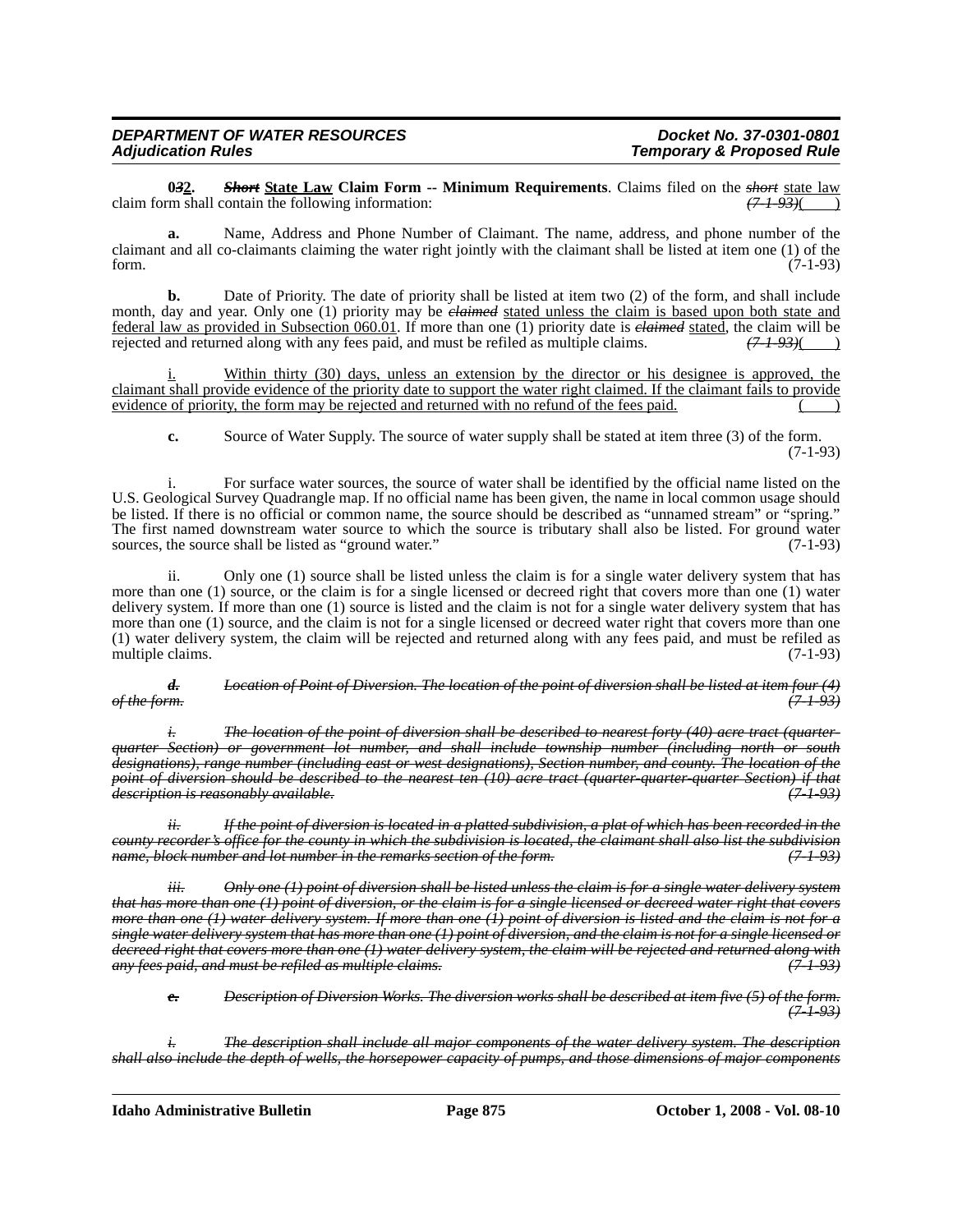# *Temporary & Proposed Rule*

*which affect the diversion capacity of the water delivery system. (7-1-93)*

*ii. The description shall include the dates and a description of any changes in use or enlargements in use, and as to those dimensions required to be described above, the dimensions as originally constructed and as enlarged. (7-1-93)*

*f. Purpose of Use and Period of Use. Domestic use is listed on the first line of item six (6) of the form. The period of use and the amount of water claimed in cfs for domestic purposes shall be listed on the first line of item six (6). Period of use shall include the month and day of the first and last day of use. (7-1-93)*

*i. Stock watering use is listed on the second line of item six (6) of the form. The period of use and the amount of water claimed in cfs for stock watering purposes shall be listed on the second line of item six (6) of the form. Period of use shall include the month and day of the first and last day of use.* 

*ii. The amount of water claimed for each purpose for which water is claimed shall not exceed the amount of water beneficially used for the purpose claimed, and the period of use for each purpose claimed shall not exceed the period in which water is beneficially used for the purpose claimed. (7-1-93)*

*g. Amount of Water Claimed. The total amount of water claimed shall be listed in cfs at item seven (7) of the form. The total amount of water claimed shall not exceed the total of the amounts listed at item six (6) of the form, or the total diversion capacity of the diversion system, whichever is less.* 

*h. Annual Volume of Consumptive Use. The annual volume of consumptive use for domestic and stock watering use is generally deemed de minimus. Annual volume of consumptive use is already stated as de minimus at item eight (8) of the form.* 

*i. Description of Uses. The uses of water claimed shall be fully described at item nine (9) of the form. (7-1-93)*

*i. For domestic use in homes, the number of households served shall be described. If domestic use for more than one (1) household not in a single ownership is listed, the form will be rejected and returned along with any fees paid, and the claim must be refiled on the long claim form. (7-1-93)*

*ii. Domestic use for organization camps and public campgrounds shall be fully described, including but not limited to the number of camp units, water faucets, flush toilets, showers, and sewer connections. Description of domestic use for organization camps and public campgrounds shall also include the average and peak numbers of individuals using the facility, and the periods when peak or average rates of usage occur. (7-1-93)*

*iii. For stock watering use, the number and type of stock shall be described. (7-1-93)*

*j. Place of Use. The place of use for domestic use claimed shall be listed at item ten (10) of the form by entering a "D" in the appropriate boxes for each forty (40) acre tract or government lot on the form. The place of use for stock watering use claimed shall be listed at item ten (10) of the form by entering an "S" in the appropriate boxes for each forty (40) acre tract or government lot on the form.* 

*k. County of Place of Use. The county(ies) in which the place(s) of use is (are) located shall be listed at item eleven (11) of the form. (7-1-93)*

*l. Authority to Assert Claim. The claimant shall indicate at item twelve (12) of the form whether the claimant is the owner of the place(s) of use. If the claimant is not the owner of the place(s) of use, the claimant shall, in the remarks section of the form, describe the claimant's authority to assert the claim, and state the name, address, and phone number of the owner(s) of the place(s) of use. (7-1-93)*

*m. Other Water Rights. The claimant shall describe at item thirteen (13) of the form any other water rights used at the same place and for the same purpose as the right claimed. If there are no other water rights used at the same place and for the same purpose as the right claimed, the claimant shall state "NA" or "none." (7-1-93)*

**Idaho Administrative Bulletin Page 876 October 1, 2008 - Vol. 08-10**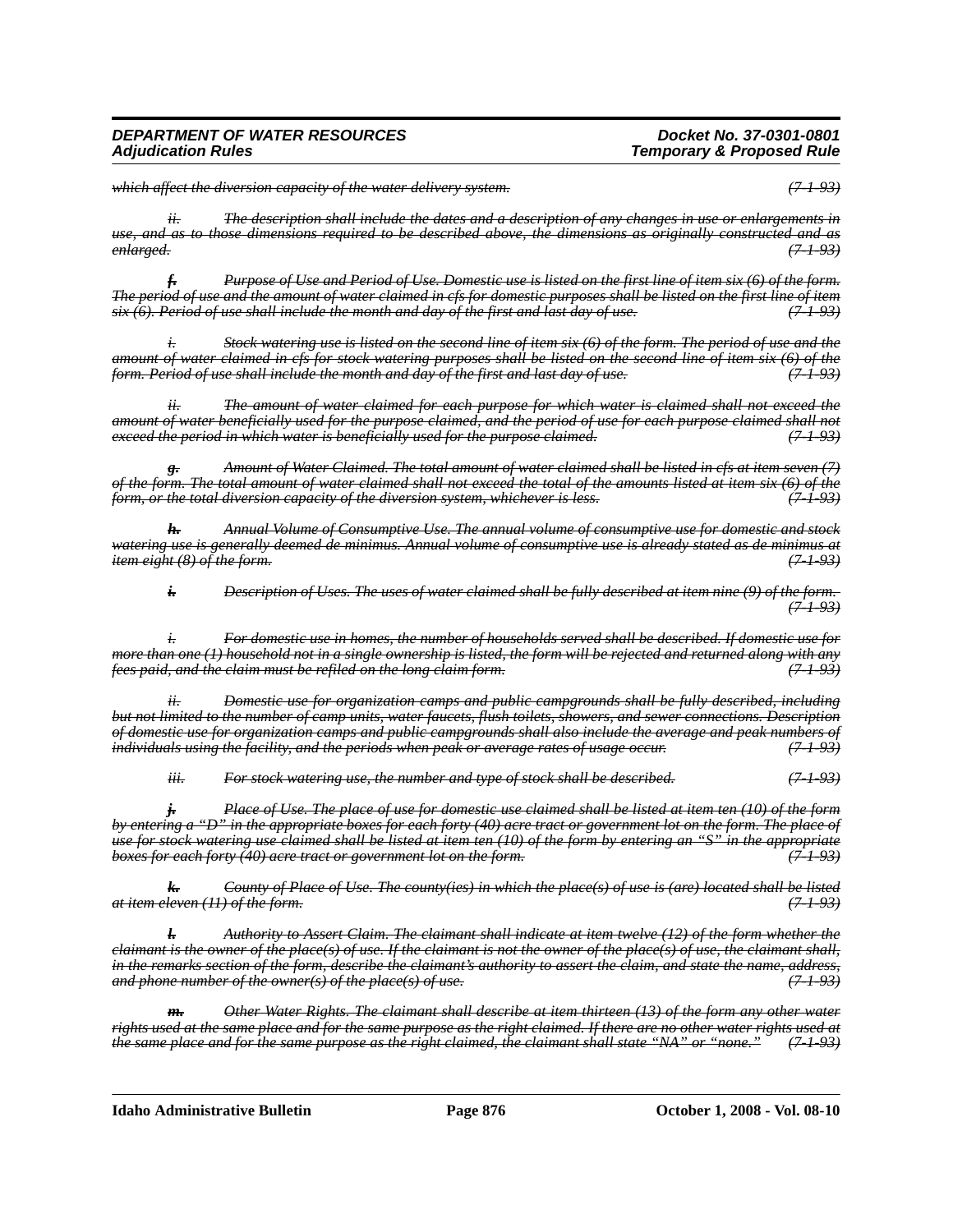*n. Remarks. The claimant may submit any additional, relevant information not specifically requested at item fourteen (14) of the form. If the space provided is not sufficient, remarks shall be set forth on a separate piece of paper and attached to the form. All separate attachments must be specifically referenced in the remarks section of the form. (7-1-93)*

*o. Basis of Claim. The basis of the claim shall be indicated at item fifteen (15) of the form. If a water right number has been assigned by the department to the right claimed, the water right number shall also be indicated. If a water right number has not been assigned and the water right is based upon a decree, the claimant shall list the title and date of the decree, the case number, and the court that issued the decree. (7-1-93)*

*p. Signature. All claims must be signed and sworn or affirmed before a notary public or other person authorized by law to administer an oath or affirmation at item sixteen (16) of the form. (7-1-93)*

*i. Individuals shall sign at the space indicated for individuals. The form must be signed by the person listed as the claimant at item one (1) of the form unless written evidence is submitted with the form to show that the signatory has authority to sign for the claimant. A form listing more than one (1) claimant at item one (1) must be signed by each of the claimants listed at item one (1) unless the names are joined by "or", or "and/or" at item one*  $(1)$ .

*ii. Claims by corporations, municipalities or other organizations shall be signed by an officer of the corporation or an elected official of the municipality or an individual authorized by the organization to sign the form. The signator's title shall be indicated with the signature. (7-1-93)*

*04. Short Claim Form - Insufficient Claims, Waivers. (7-1-93)*

*a. Claims filed on the short claim form that do not contain the information required by Rule 060.03, and claims that were improperly filed on the short claim form, shall be rejected and returned along with any fees paid. (7-1-93)*

*b. The director may waive the minimum information requirements of Rule 060.03 and accept the claim for good cause shown. (7-1-93)*

*05. Long Claim Form -- Minimum Requirements. Claims filed on the long claim form shall contain the following information: (7-1-93)*

*Name, Address and Phone Number of Claimant. The name, address, and phone number of the claimant and all co-claimants claiming the water right jointly with the claimant shall be listed at item one (1) of the form. (7-1-93)*

*b. Date of Priority. The date of priority shall be listed at item two (2) of the form, and shall include month, day and year. Only one (1) priority may be stated. If more than one (1) priority date is stated, the claim will be rejected and returned along with any fees paid, and must be refiled as multiple claims. (7-1-93)*

*c. Source of Water Supply. The source of water supply shall be stated at item three (3) of the form. (7-1-93)*

*i. For surface water sources, the source of water shall be identified by the official name listed on the U.S. Geological Survey Quadrangle map. If no official name has been given, the name in local common usage should be listed. If there is no official or common name, the source should be described as "unnamed stream" or "spring." The first named downstream water source to which the source is tributary shall also be listed. For ground water sources, the source shall be listed as "groundwater." (7-1-93)*

*ii. Only one (1) source shall be listed unless the claim is for a single water delivery system that has more than one (1) source, or the claim is for a single licensed or decreed right that covers more than one (1) water delivery system. If more than one (1) source is listed and the claim is not for a single water delivery system that has more than one (1) source, and the claim is not for a single licensed or decreed water right that covers more than one*

**Idaho Administrative Bulletin Page 877 October 1, 2008 - Vol. 08-10**

*Temporary & Proposed Rule* 

*(7-1-93)*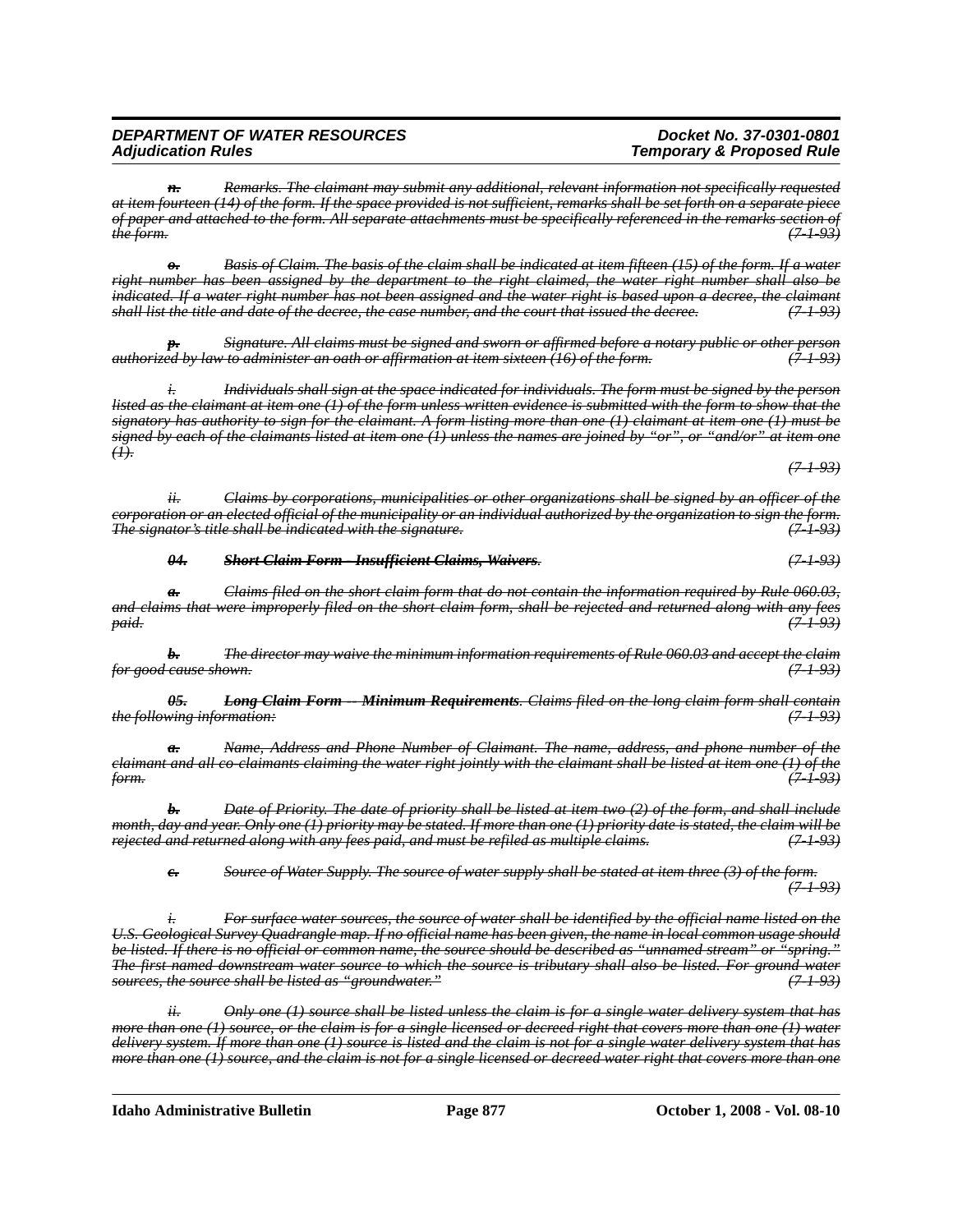*(1) water delivery system, the claim will be rejected and returned along with any fees paid, and must be refiled as*  $multiple$  *claims.* 

**d.** Location of Point of Diversion. For claims other than in-stream flows, the location of the point(s) of diversion shall be listed at item four (4) part (a) of the form. For claims to in-stream flows *for public purposes*, the beginning and ending points of the claimed in-stream flow shall be listed at item four (4) part (b) of the form.

*(7-1-93)*( )

i. The location of the point of diversion shall be described to nearest forty (40) acre tract (quarterquarter section) or government lot number, and shall include township number (including north or south designations), range number (including east or west designations), section number, and county. *The location of the point of diversion should be described to the nearest ten (10) acre tract (quarter-quarter-quarter section) if that*  $d$ *escription is reasonably available.* 

ii. The claimant shall also list the Parcel Number or Parcel Identification Number (PIN) as assigned by the county assessor's office for the parcel where the water is diverted unless no Parcel Number or PIN is recorded for the property at the point of diversion.

iii. If the point of diversion is located in a platted subdivision, a plat of which has been recorded in the county recorder's office for the county in which the subdivision is located, the claimant shall also list the subdivision name, block number and lot number in *the* item thirteen (13) of the form (remarks section) of the form.

*(7-1-93)*( )

i*ii*v. A claim to a water right that includes storage shall state the point at which water is impounded (applicable only to *i*on-stream reservoirs) or the point at which water is diverted to storage (applicable only to offstream reservoirs), the point at which water is released from storage into a natural stream channel (applicable only where a natural stream channel is used to convey stored water), and the point at which water is rediverted (applicable only where a natural channel is used to convey stored water).  $(7-1-93)($ only where a natural channel is used to convey stored water).

*i*v. Only one (1) point of diversion shall be listed unless the claim is for a single water delivery system that has more than one (1) point of diversion, or the claim is for a single licensed or decreed water right that covers more than one (1) water delivery system. If more than one (1) point of diversion is listed and the claim is not for a single water delivery system that has more than one (1) point of diversion, and the claim is not for a single licensed or decreed water right that covers more than one (1) water delivery system, the claim will be rejected and returned along with any fees paid, and must be refiled as multiple claims. (7-1-93) with any fees paid, and must be refiled as multiple claims.

**e.** Description of Diversion Works. The diversion works shall be described at item five (5) of the form. (7-1-93)

i. The description shall include all major components of the water delivery system, such as dams, reservoirs, ditches, pipelines, pumps, wells, headgates, etc. The description shall also include those dimensions of major components which affect the diversion capacity of the water delivery system. The description shall also state whether the ditches are lined and/or covered, the depth of wells, the horsepower capacity of pumps, and whether headgates are automatic or equipped with locks and/or measuring devices. (7-1-93) headgates are automatic or equipped with locks and/or measuring devices.

ii. The description shall include the dates and a description of any changes in use (including change in point of diversion, place of use, purpose of use, and period of use) or enlargements in use (including an increase in the amount of water diverted, the number of acres irrigated, or additional uses of water), and as to those dimensions required to be described above, the dimensions as originally constructed and as enlarged. (7-1-93) required to be described above, the dimensions as originally constructed and as enlarged.

iii. Water delivery organizations shall describe the water delivery system up to and including the point where responsibility for water distribution is assumed by entities other than the water delivery organization. (7-1-93)

**f.** Purpose of Use and Period of Use. Each purpose for which water is claimed, the period of use for each purpose for which water is claimed, and the amount of water claimed for each purpose for which water is claimed shall be listed at item six (6) of the form. Period of use shall include the month and day of the first and last day of use. For example, the period of use for domestic use is often January 1st through December 31st.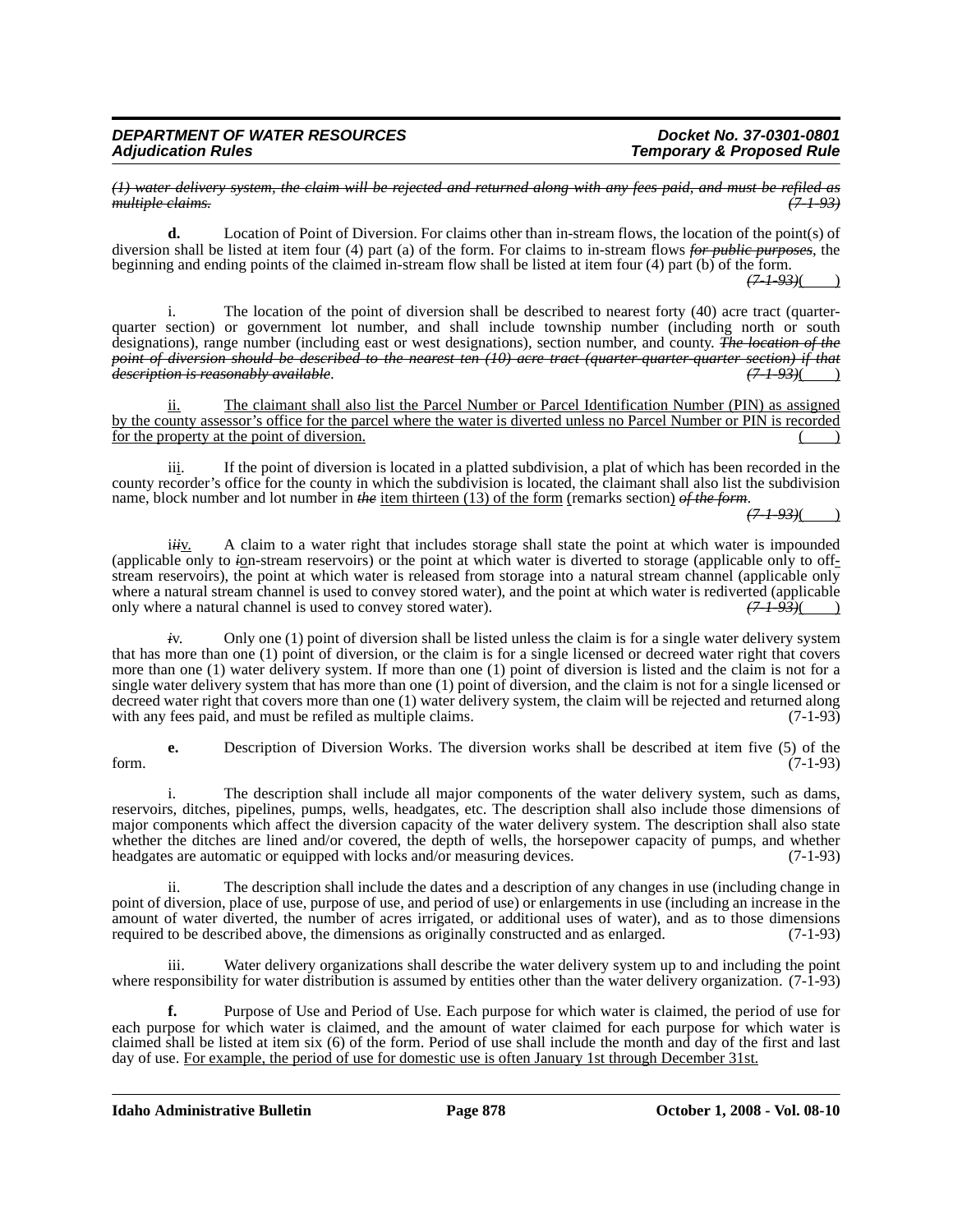#### *(7-1-93)*( )

i. The purpose may be described in general terms such as irrigation, industrial, municipal, mining, power generation, fish propagation, domestic, stock watering, etc.

ii. A claim to a water right which includes storage shall be broken down into component purposes, with the ultimate use(s) of the stored water indicated. The component purposes of a storage right are diversion to storage (not applicable to *i*on-stream reservoirs), storage, diversion from storage (not applicable where the ultimate use is an in-reservoir public purpose). Detention of water in a holding pond that can be filled in less than twenty-four (24) hours at the claimed diversion rate is not required to be claimed as storage. The amount of water claimed shall be limited to the active storage capacity of the reservoir unless a past practice of refilling the reservoir during the water year (October 1 to September 30) is shown or the claim is for a licensed or decreed right that includes refill. If a past practice of refilling the reservoir is shown or if the claim is for a licensed or decreed right that includes refill, the total amount of water claimed for the calendar year and the entire period during which diversion to storage or impoundment occurs shall be indicated. *(7-1-93)*( )

iii. The amount of water claimed for each purpose for which water is claimed shall not exceed the amount of water beneficially used for the purpose claimed, and the period of use for each purpose claimed shall not exceed the period in which water is beneficially used for the purpose claimed. (7-1-93)

iv. The amount of water diverted shall be listed in cfs, and the amount of water stored shall be listed in num. (7-1-93) af per annum.

**g.** Amount of Water Claimed. The total amount of water claimed shall be listed at item seven (7) of the form. The total amount of water claimed shall not exceed the total of the amounts listed at item six (6) of the form, or the total diversion capacity of the diversion system, whichever is less. (7-1-93) or the total diversion capacity of the diversion system, whichever is less.

*h. Annual Volume of Consumptive Use. The annual volume of consumptive use shall be listed in af per annum at item eight (8) of the form. The annual volume of consumptive use for in-stream uses and for domestic and/ or stock watering uses meeting the definition of Rule 030.01 is generally deemed de minimus. (7-1-93)*

*i***h.** Description of Non-Irrigation Uses. Non-irrigation uses shall be fully described at item *nine* eight (*9*8) of the form. For domestic uses, the number of households served shall be described; for stock watering uses, the type of stock and number of each type of stock shall be described. *The claimant shall also state whether the stock watering use is in-stream, or whether water is diverted from the source for stock watering, or both.*  $(71-93)$ ( )

If the claimant's domestic use does not meet the definition of domestic use in Subsection 010.07, the form will be rejected and returned unless the appropriate variable fee is paid. ( )

ii. The claimant shall also state whether the stock watering use is in-stream, or whether water is diverted from the source for stock watering. Both types of stock watering cannot be filed on the same claim form; each type requires a separate claim.

iii. Domestic use for organization camps and public campgrounds shall be fully described, including but not limited to the number of camp units, water faucets, flush toilets, showers, and sewer connections. Description of domestic use for organization camps and public campgrounds shall also include the average and peak number of individuals using the facility, and the periods when peak or average rates of usage occur.

Place of Use. The place of use for each purpose for which water is claimed shall be listed at item *ten* nine (*10*9) of the form, except that the place of use for in-stream flows for public purposes need not be listed if the place of use is fully described as the stream between the beginning and ending points listed as the points of diversion. *(7-1-93)*( )

Except claims for irrigation projects and irrigation districts meeting the criteria described in Subsection 060.*i.ii.* below, *F*the number of acres irrigated shall be described by entering the appropriate numbers in the appropriate boxes for each forty (40) acre tract or government lot on the form. For other uses, a symbol or letter corresponding to the purpose for which water is claimed shall be placed in the appropriate box for each forty (40) acre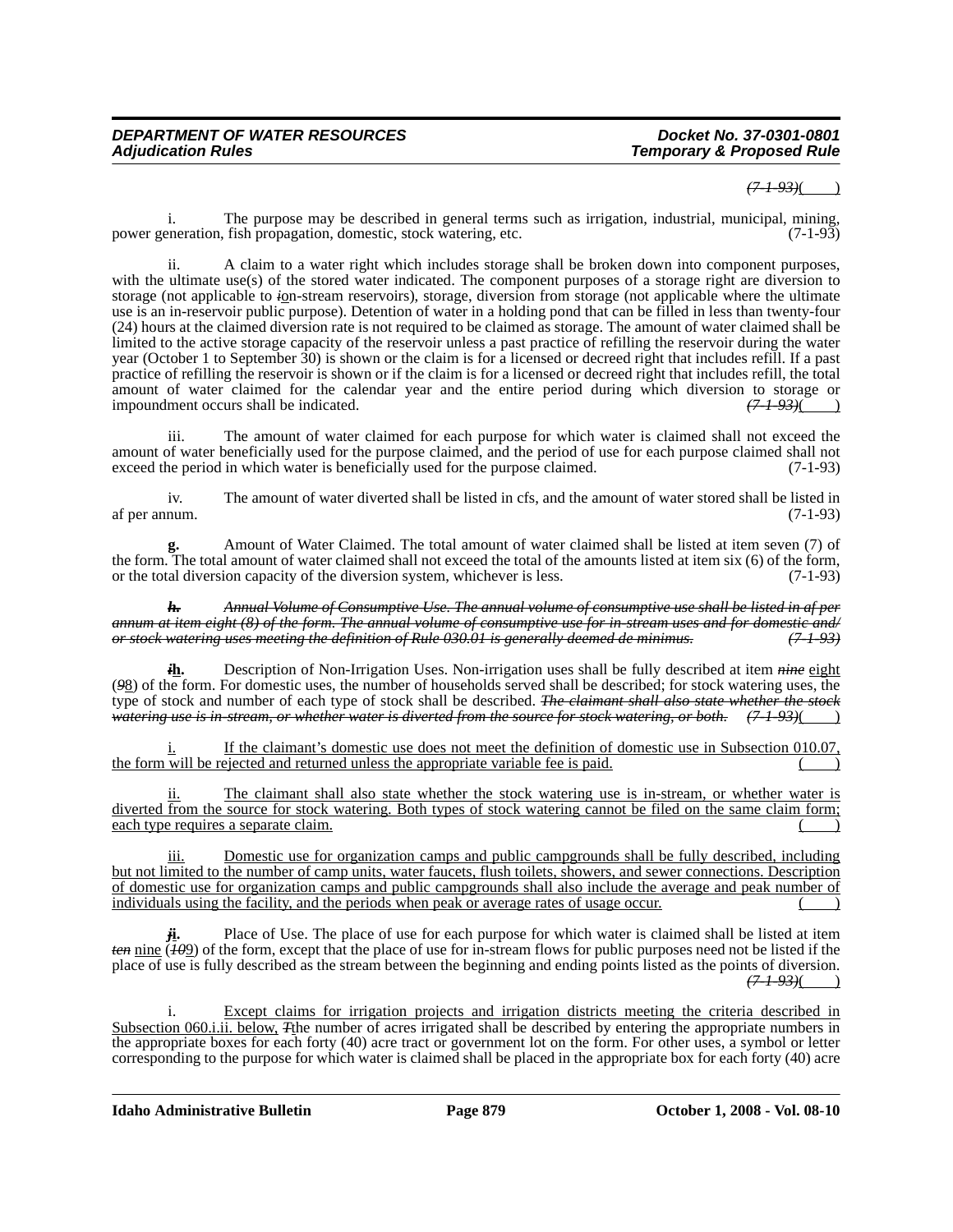# *Temporary & Proposed Rule*

tract or government lot on the form.  $\left(7-1-93\right)$ (

ii. Claims for an irrigation project where the canals constructed cover an area of twenty-five thousand (25,000) acres or more, or irrigation districts organized and existing as such under the laws of the state of Idaho, or for beneficial use by more than five (5) water users in an area of less than twenty-five thousand (25,000) acres shall be accompanied by a map showing the boundaries of the project or irrigation district, and shall state the total number of acres irrigated within the boundaries of the project or irrigations district*, and for purposes of determining fees, the number of acres irrigated shall be described by forty (40) acre tract or government lot*. The project or district shall submit a map of the boundary of the place of use and, when available, a digital boundary defined in Section 42-<br>202(B)(2), Idaho Code.  $\left(7-1-93\right)$ 202(B)(2), Idaho Code.

iii. The claimant shall also list the Parcel Number or Parcel Identification Number (PIN) as assigned by the county assessor's office for the parcel where the water is used unless no Parcel Number or PIN is recorded for the property at the place of use or the PIN is the same as the PIN shown in item four (4) for the point of diversion.  $($  )

*k***j.** County of Place of Use. The county(ies) in which the place(s) of use is (are) located shall be listed at item  $\frac{e^{i\theta}}{i\theta}$  (1*+*0) of the form.  $\frac{1}{2}$  (7-1-93)( )

*l***k.** Authority to Assert Claim. The claimant shall indicate at item *twelve* eleven (1*2*1) of the form whether the claimant is the owner of the place(s) of use. If the claimant is not the owner of the place(s) of use, the claimant shall describe in the remarks section of the form the claimant's authority to assert the claim. Unless the claimant is a water delivery organization, the claimant shall also state the name, address, and phone number of the owner(s) of the place of use in *the* <u>item thirteen (13) (</u>remarks section) of the form.  $(7-1-93)($ 

*m***l**. Other Water Rights. The claimant shall describe at item <u>twelve (12) of the form any other water</u> rights used at the same place and for the same purpose as the right claimed. If there are no other water rights used at the same place and for the same purpose as the right claimed, the claimant shall state "NA" or "none."

**m.** Remarks. At item thirteen (13) of the form, *any other water rights used at the same place and for the same purpose as the right claimed. If there are no other water rights used at the same place and for the same purpose as the right claimed, the claimant shall state "NA" or "none." (7-1-93)*

*n. Remarks and Map. T*the claimant may submit any additional, relevant information not specifically requested *at item fourteen (14) of the form*. If the space provided is not sufficient, remarks shall be set forth on a separate piece of paper and attached to the form. All separate attachments must be specifically referenced in the remarks section of the form. ( )

**n.** Maps. An aerial photograph or USGS quadrangle map shall be included with the claim, unless the claim meets the definition of domestic use and stock watering use as defined in Section 010 or unless the claim is submitted electronically through the department's online claim filing website. The point(s) of diversion, place(s) of use, and the water delivery system shall be *sketched on the space provided for a map of the project. Section, township and range numbers shall be indicated. The claimant may submit a separate map or drawing if the claimant so desires* identified on the aerial photograph or USGS quadrangle map.

**o.** Basis of Claim. The basis of the claim shall be indicated at item *fifteen* fourteen (154) of the form. If a water right number has been assigned by the department to the right claimed, the water right number shall also be indicated. If a water right number has not been assigned and the water right is based upon a decree, the claimant shall list the title and date of the decree, the case number, and the court that issued the decree. If the basis of claim is a <u>beneficial use (also known as the constitutional method of appropriation), the claimant shall provide a short</u> description of events or history of the development of the water right.  $(7-1-93)($ description of events or history of the development of the water right.

**p.** Signature. *All* Each claim*s* must be signed *and sworn or affirmed before a notary public or other person authorized by law to administer an oath or affirmation at item sixteen (16) of the form* by the claimant at item fifteen (15) of the form, unless the claim is submitted electronically through the department's online claim filing website. Each claimant, through submission of a signed claim or through submission of a claim by means of the department's online claim filing website, solemnly swears or affirms under penalty of perjury that the statements